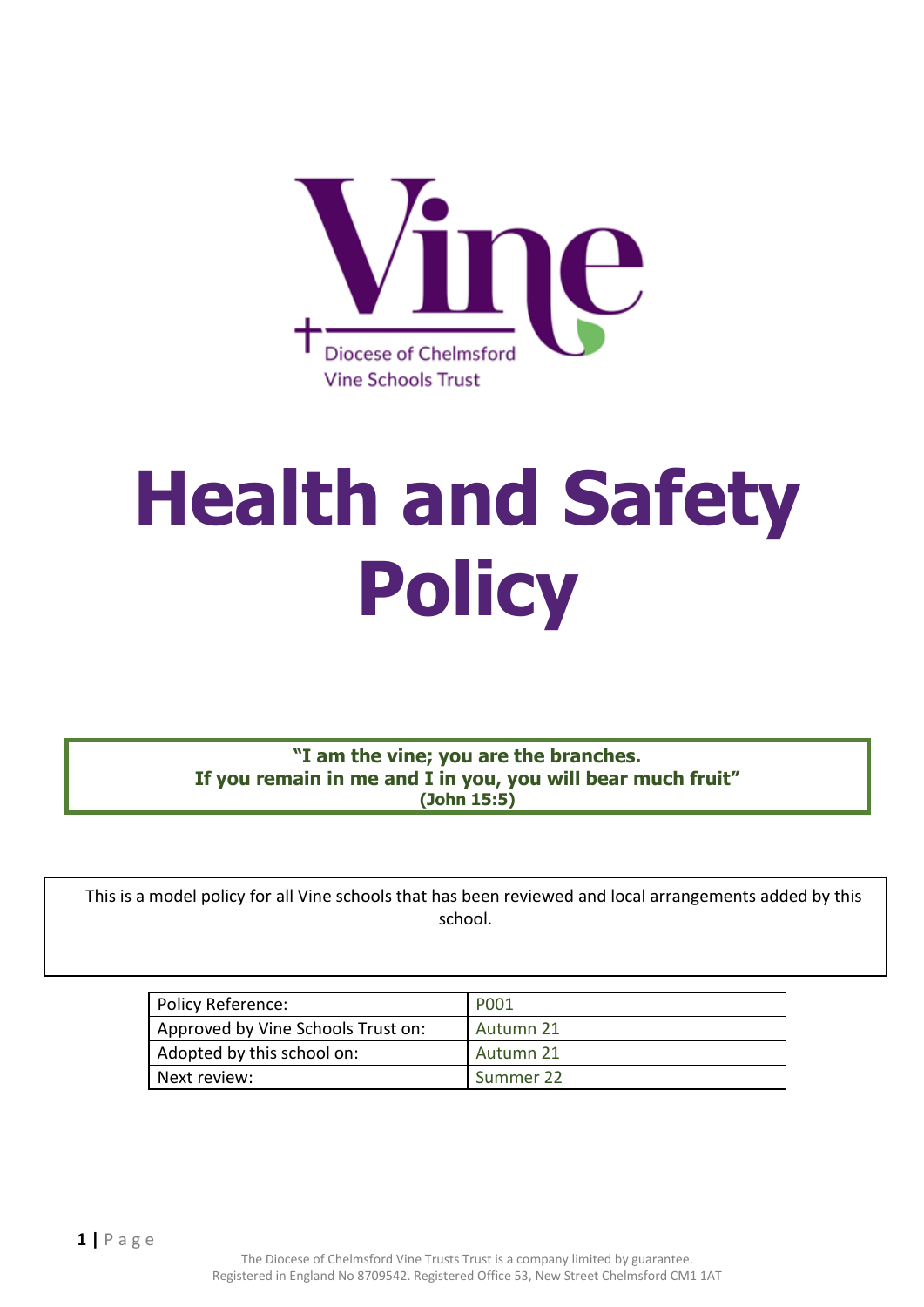

## **Vision & Values**

**V Valuing every person I Inspiring great teaching N Nurturing academic excellence and Christian Character E Excelling, unlocking great potential**

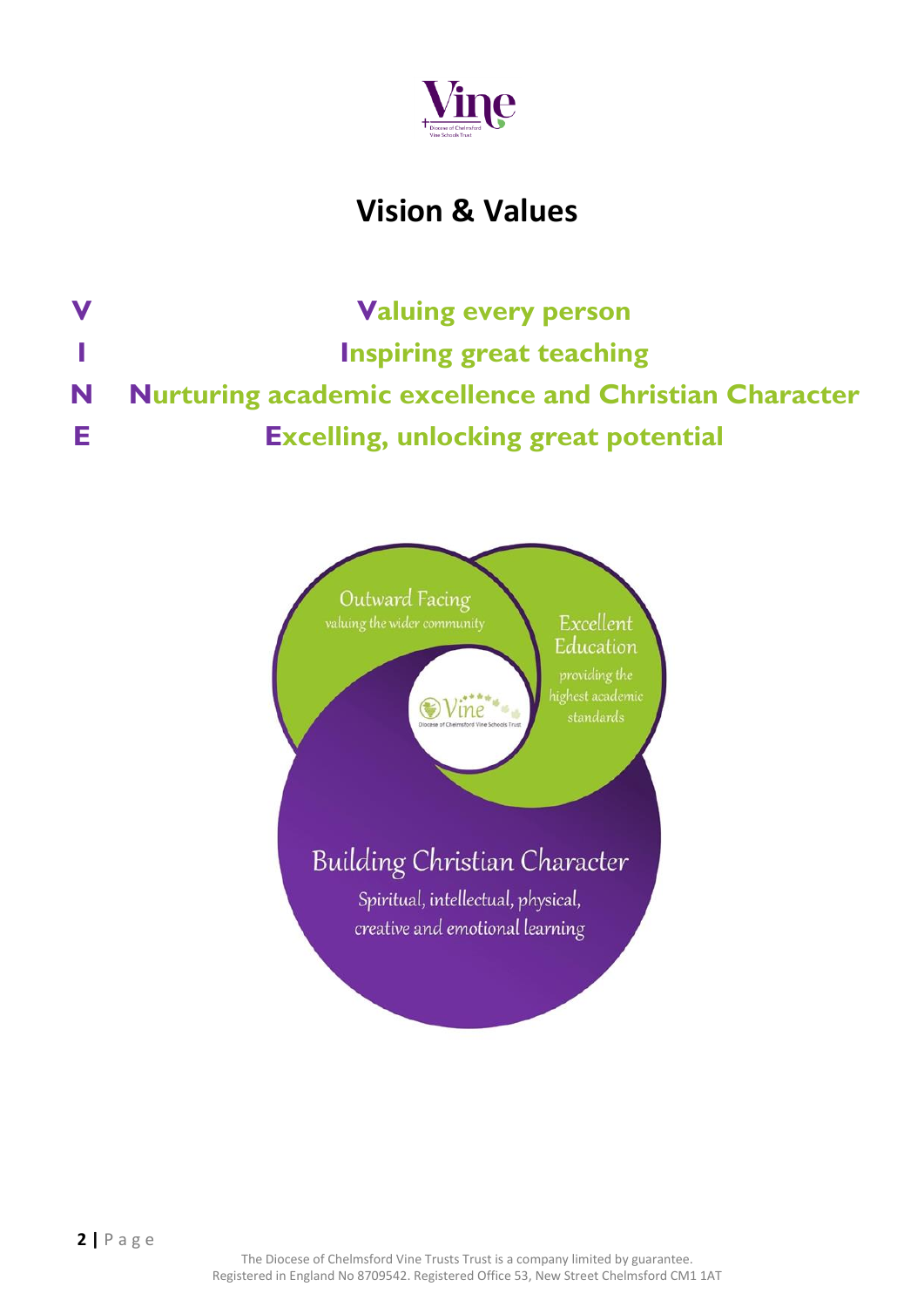#### **2021 Changes**

- Vine Logo page 1
- Vine Vision & Values page 4
- 3.9 Essex County council My Safety System Added.
- 22.1.1 Oracle Property services Removed and Safety Men Added
- 25.3 Review date changed to Summer 2022
- Local Governing Body changed to Local School Board
- Local Board-deleted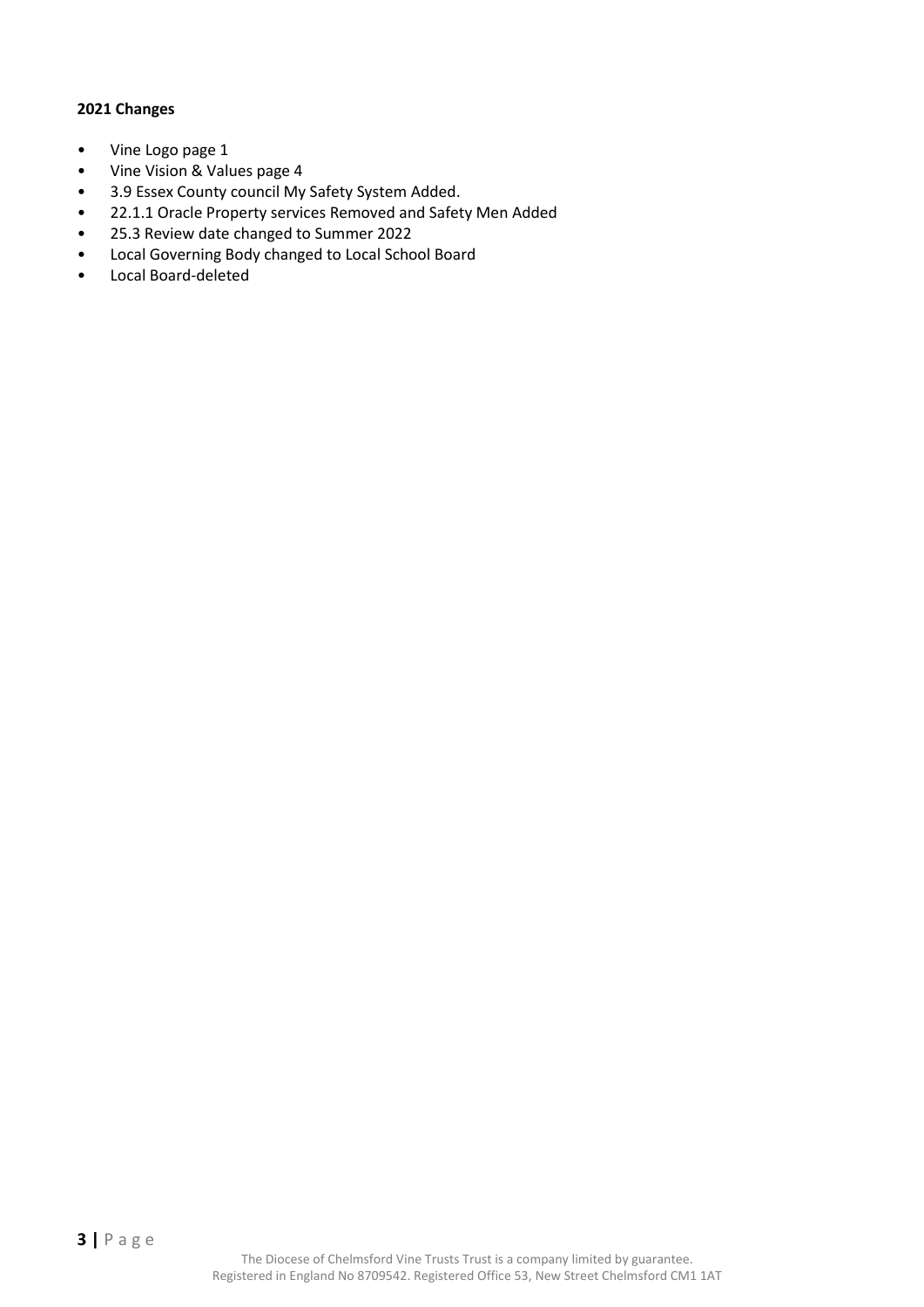|              | <b>CONTENTS</b>                                                                                                   | <b>PAGE NO:</b> |
|--------------|-------------------------------------------------------------------------------------------------------------------|-----------------|
| <u>1.</u>    |                                                                                                                   |                 |
| 2.           |                                                                                                                   |                 |
| <u>3.</u>    |                                                                                                                   |                 |
| <u>4.</u>    |                                                                                                                   |                 |
| 5.           |                                                                                                                   |                 |
| <u>6.</u>    |                                                                                                                   |                 |
| $\mathbf{Z}$ |                                                                                                                   |                 |
| 8.           |                                                                                                                   |                 |
| 9.           |                                                                                                                   |                 |
| 9.1          | The trust/Trust purchases the Essex County Council Health and Safety Service as providers of competent health and |                 |
|              |                                                                                                                   |                 |
| <u>10.</u>   |                                                                                                                   |                 |
| <u>11.</u>   |                                                                                                                   |                 |
| 12.          |                                                                                                                   |                 |
| <u>13.</u>   |                                                                                                                   |                 |
| <u>14.</u>   |                                                                                                                   |                 |
| <u>15.</u>   |                                                                                                                   |                 |
| <u>16.</u>   |                                                                                                                   |                 |
| 17.          |                                                                                                                   |                 |
| <u>18.</u>   |                                                                                                                   |                 |
| <u>19.</u>   |                                                                                                                   |                 |
| <u>20.</u>   |                                                                                                                   |                 |
| 21.          |                                                                                                                   |                 |
| <u>22.</u>   |                                                                                                                   |                 |
| <u>23.</u>   |                                                                                                                   |                 |
| 24.          | Consequences of Non-Compliance with the Trusts Health and Safety Policies and Standards17                         |                 |
| 25.          |                                                                                                                   |                 |
|              |                                                                                                                   |                 |
|              |                                                                                                                   |                 |
|              |                                                                                                                   |                 |
|              |                                                                                                                   |                 |
|              |                                                                                                                   |                 |
|              |                                                                                                                   |                 |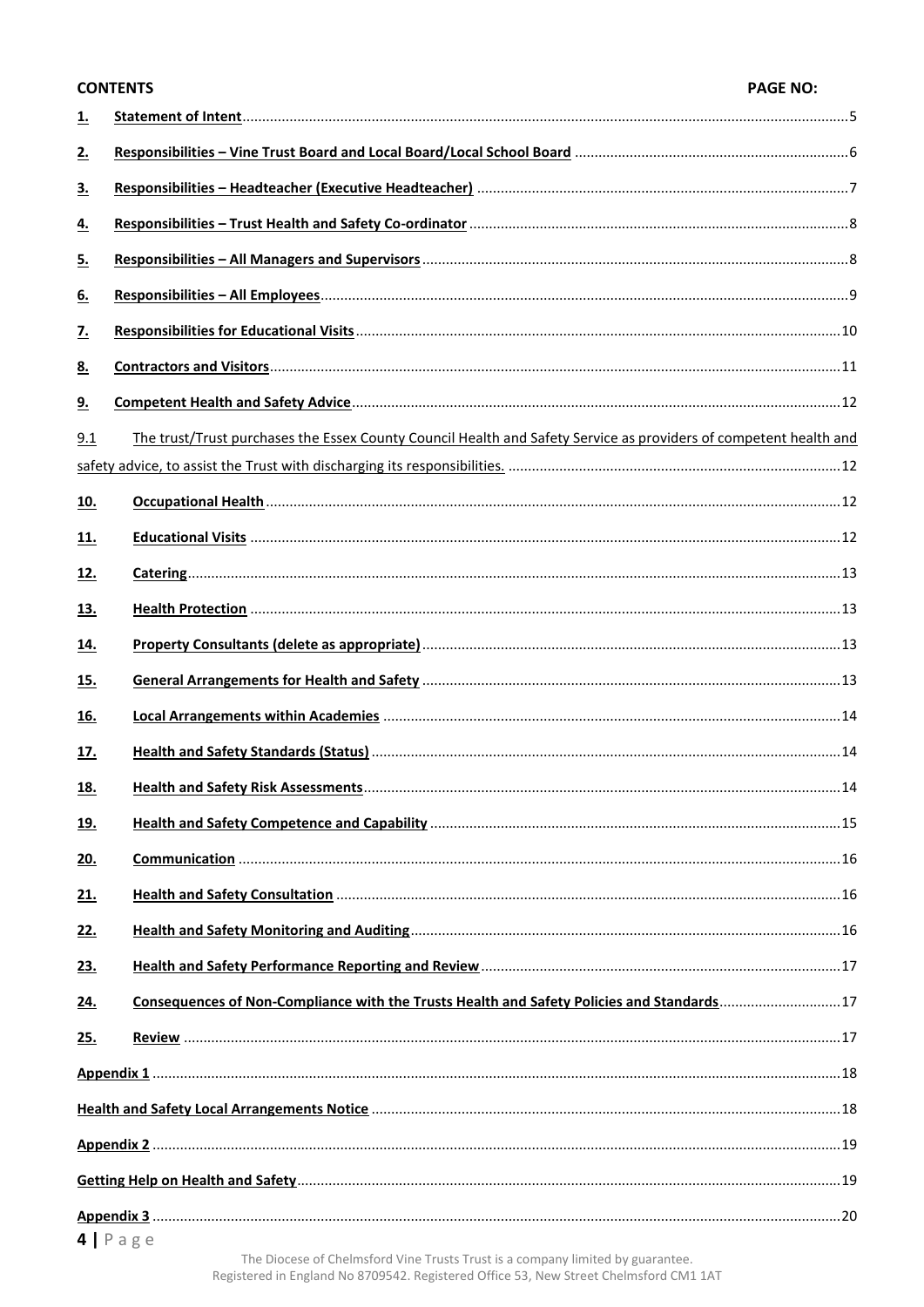#### <span id="page-4-0"></span>**1. Statement of Intent**

The Diocese of Chelmsford Vine Trusts Trust and Local School Board of this school considers the successful management of health and safety to be a key objective and an integral part of Trust activities. We are committed to reducing and preventing workplace injuries, ill health and unnecessary losses and liabilities so far as is reasonably practicable.

The Diocese of Chelmsford Vine Trusts Trust and Local School Board of this school is committed to:

- 1.2.1 Compliance with all applicable legislative and regulatory requirements.
- 1.2.2 Providing a robust, systematic and sustainable health and safety management system.
- 1.2.3 Ensuring health and safety roles and responsibilities are understood and communicated throughout the Trust.
- 1.2.4 Identifying our health and safety risks and ensuring provision of suitable and sufficient risk control measures.
- 1.2.5 Providing appropriate and relevant information, instruction, training and supervision.
- 1.2.6 Consulting with staff on health and safety issues.
- 1.2.7 Providing a healthy and safe workplace.
- 1.2.8 Providing appropriate emergency arrangements, equipment and facilities.
- 1.2.9 Continual improvement in all areas of health and safety management.
- 1.3 We expect all employees, contractors and visitors to take reasonable care for their own health and safety and that of others who may be affected by their actions or omissions.
- 1.4 The Diocese of Chelmsford Vine Trusts Trust and Local School Board of XXX School accepts their health and safety responsibilities and are committed to developing a culture that supports the effective management of health and safety at all levels.
- 1.5 The Diocese of Chelmsford Vine Trusts Trust and Local School Board of XXX School will provide the necessary physical and financial resources, provide active leadership and obtain any necessary expert advice in order to demonstrate our commitment to and support for the health and safety policy.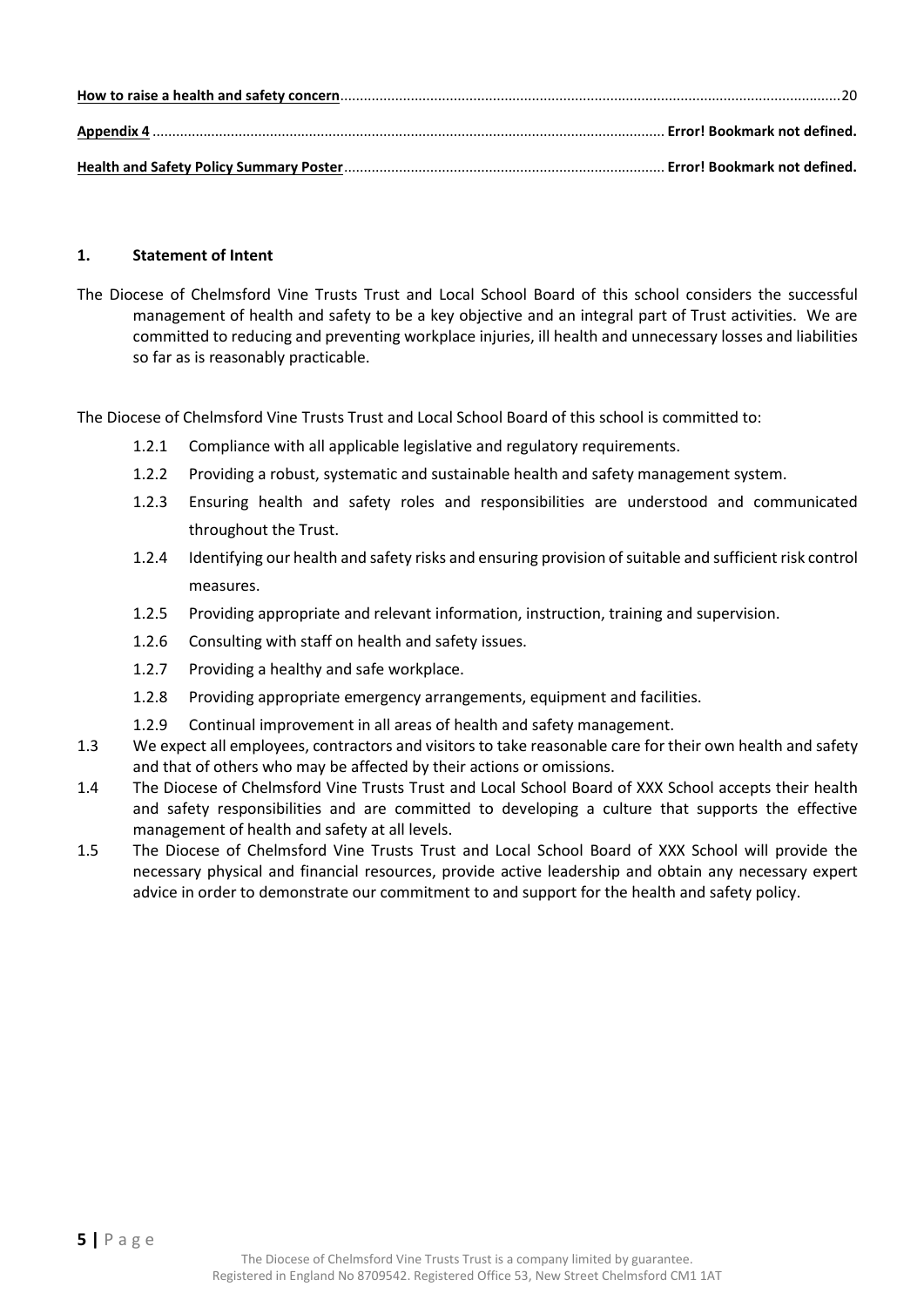#### <span id="page-5-0"></span>**2. Responsibilities – Vine Trust Board and Local School Board**

The Diocese of Chelmsford Vine Trusts Trust as the employer is responsible for Health and Safety and therefore ensuring compliance with relevant legislation. This includes legal duties as controllers of the premises.

The Vine Trust Board delegate the following duties to the Local School Board of St James' CofE Primary School:

- 2.1 Taking reasonable steps, to make sure that the Trust buildings, grounds, equipment and materials are safe and do not put the health, safety and welfare of persons at risk whilst they are on the premises.
- 2.2 Ensuring that appropriate arrangements are in place to comply with statutory requirements.
- 2.3 Ensure that statutory requirements are taken into account in determining the allocation of resources.
- 2.4 Ensuring that the policies and procedures for recruitment, induction, staff development, performance management and capability used by the Trust include health and safety competence and capability.
- 2.5 Having regard to their own competence and capability before offering advice or undertaking work that may affect the health and safety of Trust activities.
- 2.6 Ensuring that anyone appointed to undertake construction and maintenance work on the Trust premises is competent to do so and that any construction work is carried out in accordance with the Construction, Design and Management (CDM) Regulations.
- 2.7 Ensuring that a property consultant is used to assist with the appointment of a competent CDM coordinator before any notifiable construction or demolition work is undertaken on the site. (NB: This is to ensure construction work is carried out in accordance with the requirements of the Construction, Design and Management (CDM) Regulations. Notifiable projects are those likely to last more than 30 working days and have more than 20 workers working at the same time at any point on the project or exceed 500 person days). Further detail can be found in the Vine Finance regulations.
- 2.8 Taking an active part in monitoring health and safety standards in the Trust, by requiring Headteachers to provide regular reports on health and safety performance to the Local School Board. Such reports should provide information on action taken in response to outcomes of:
	- 2.8.1 Trust health and safety inspections, monitoring checks and incident investigations.
	- 2.8.2 Health and safety investigations and inspections carried out by enforcing bodies (e.g. HSE, Fire and Rescue Service, Environmental Health). Other serious incidents investigated by the Headteacher or other member of staff.
	- 2.8.3 Any surveys carried out by the Trust, which provides data that relates to employee health, safety and wellbeing (e.g. Outcomes from Education Support Partnership Programme if used).
- 2.9 Appointing a Local Governor who understands the educational visits system and who will agree the higher risk visits (e.g. overseas, adventurous or residential).
- 2.10 The Vine Trust Board retain the following duties:
	- 2.10.1 Ensuring health and safety is part of the performance management of the Headteacher.
	- 2.10.2 Ensuring that the Headteacher has an appropriate workload, in support of a reasonable work/life balance, having regard to his/her health and welfare.
	- 2.10.3 Responsibility as employer.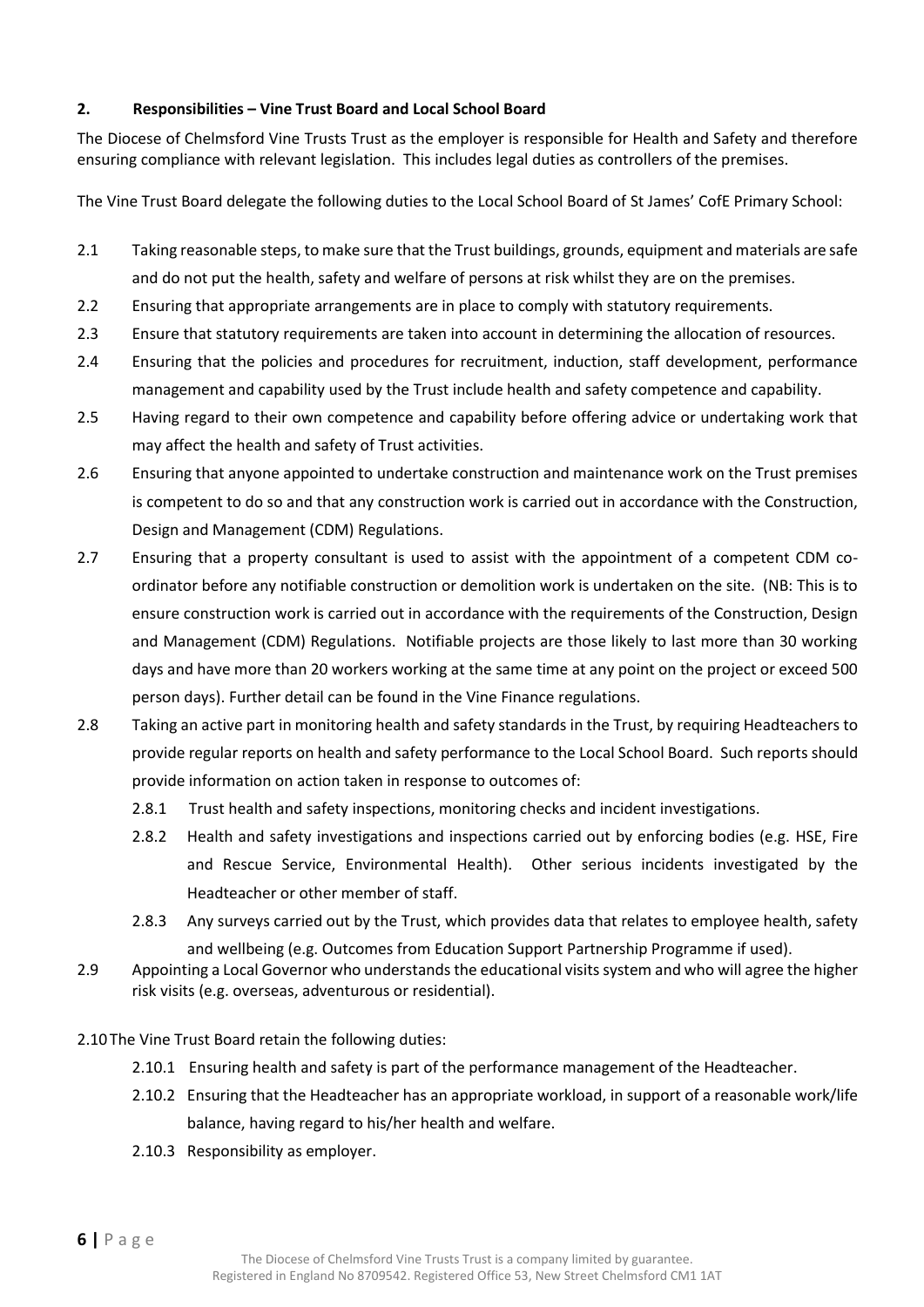#### <span id="page-6-0"></span>**3. Responsibilities – Executive Headteacher**

Executive Headteacher responsibilities include:

- 3.1 Ensuring there are appropriate arrangements for implementing the Trust's Health, Safety and Wellbeing Policy.
- 3.2 Ensuring that the Policy and arrangements are effectively communicated.
- 3.3 Ensuring systems are in place for consultation with all employees and that Trade Union appointed safety representatives can carry out their functions.
- 3.4 Demonstrating health and safety leadership by ensuring health and safety is given equal importance to service delivery.
- 3.5 Ensuring there are appropriate arrangements in place for co-operation and co-ordination with other users of the Trust site and that, where necessary joint health and safety arrangements are recorded and agreed.
- 3.6 Ensuring appropriate arrangements are in place for communication of health and safety to all employees, agency workers, contractors, visitors, volunteers and pupils.
- 3.7 Ensuring that all employees are competent and have the capability to carry out their role/function.
- 3.8 Ensuring records of health and safety training are maintained by the Trust.
- 3.9 Ensuring reportable incidents are submitted to Essex County Council via My Safety and copied to the Vine Trust Board, as employer, throug[h compliance@vineTruststrust.org](mailto:compliance@vineschoolstrust.org) email.
- 3.10 Ensuring that health and safety standards (accessed via the Local Authority (Essex Trusts Infolink for Essex Academies)) are made available to relevant employees.
- 3.11 Ensuring the Trust's health and safety standards (available via the Local Authority (Essex Trusts Infolink for Essex Academies)) are implemented.
- 3.12 Ensuring there are arrangements in place for managing risks arising from the Trust's activities, including and individual pupil of staff risk assessments, or premises, which are not covered by above health and safety standards.
- 3.13 Ensuring that risk assessments, including any necessary individual pupil or staff risk assessments, relating to hazards to which directly managed employees are exposed are carried out, recorded and control measures implemented.
- 3.14 Ensuring that managers who they directly line manage carry out their health and safety responsibilities.
- 3.15 Ensuring systems are in place for monitoring and reviewing health and safety in the Trust and any actions arising from this are implemented.
- 3.16 Ensuring there is system in place for reporting and investigating accidents / incidents and that all employees are aware of it.
- 3.17 Regularly (at least annually) reporting Trust health and safety performance to the Local School Board.
- 3.18 Ensuring there are arrangements in place for the management of the premises on a day to day basis.
- 3.19 Ensuring premises management tasks are delegated to a suitably competent site manager or co-ordinator, or a competent property consultant.
- 3.20 Ensuring that if they are not the named Educational Visits Co-ordinator, they appoint a member of the Senior Management Team to undertake the role (and ensure they given training and time to undertake the role).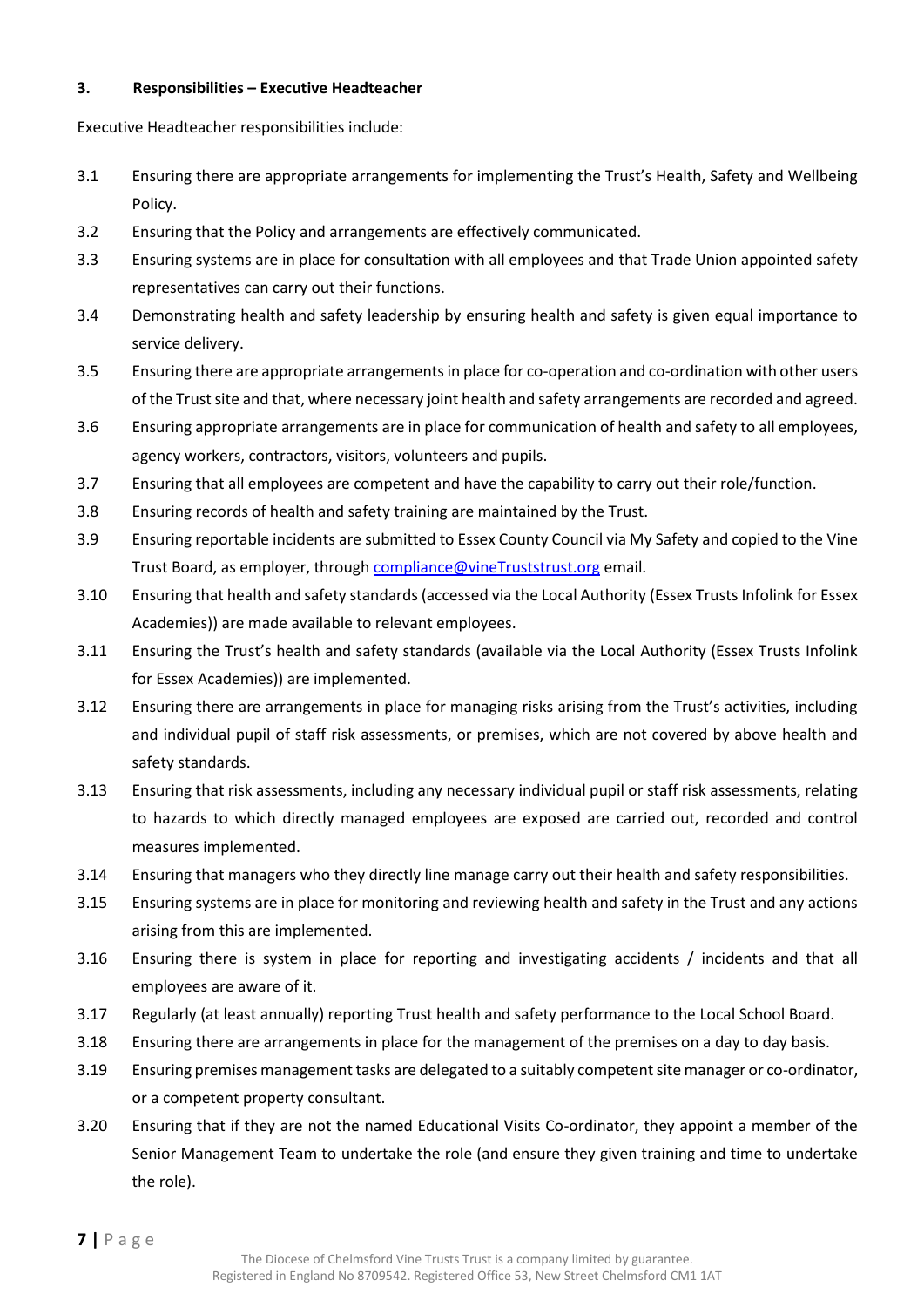#### <span id="page-7-0"></span>**4. Responsibilities – Trust Health and Safety Co-ordinator**

#### **Below are the** *duties* **which may be delegated to another member of staff. However, the** *responsibility* **remains with the Headteacher.**

The Estates and Facilities Manager has been appointed as the Health and Safety Co-ordinator for the Trust and will:

- 4.1 Establish arrangements for the effective co-ordination of health and safety throughout the Trust.
- 4.2 Support the Headteacher in co-ordinating the development, review and revision of the Trust's health and safety standards.
- 4.3 Set up arrangements for consulting with employees on health and safety (e.g. through health, safety and wellbeing committee meetings or team meetings).
- 4.4 Set up arrangements for the effective communication of health, safety and wellbeing information relevant to the Trust.
- 4.5 Ensure health and safety concerns raised by employees are brought to the attention of the appropriate senior manager.
- 4.6 Ensure that the Headteacher / senior leadership team is kept informed of health and safety issues by including them on the agenda of leadership group meetings.
- 4.7 Co-ordinate the identification of health and safety training and development needs to meet the requirements of the Trust's Policies and Standards.
- 4.8 Ensure records of health and safety training and development undertaken by employees is kept on record in the Trust.
- 4.9 Support the establishment of adequate arrangements for:
	- 4.9.1 First aid;
	- 4.9.2 Fire and emergency evacuation;
	- 4.9.3 Reporting of health and safety incidents, hazards and concerns;
- 4.10 Oversee the management of premises related health and safety risks to employees and other premises users or visitors.
- 4.11 Co-ordinate and ensure compliance with premises related standards and assessments.
- 4.12 Co-ordinate arrangements for monitoring of health and safety standards within the Trust;

#### <span id="page-7-1"></span>**5. Responsibilities – All Managers and Supervisors**

All employees with management and supervisory responsibilities are responsible for the implementation of the Health, Safety and Wellbeing Policy in their area of control. As a general rule the direct responsibility of managers for health and safety is determined by the extent to which they have authority to take action. That is if they have the authority to make a general decision about some aspects of the work, they are responsible for the health and safety implications of that decision.

Their responsibilities include:

- 5.1 Ensuring the Health, Safety and Wellbeing Policy is implemented in their area of responsibility.
- 5.2 Ensuring managers under their control carry out their health and safety responsibilities.
- 5.3 Identifying opportunities to improve the health, safety and wellbeing within the Trust, and promoting risk awareness and the development of safe behaviours.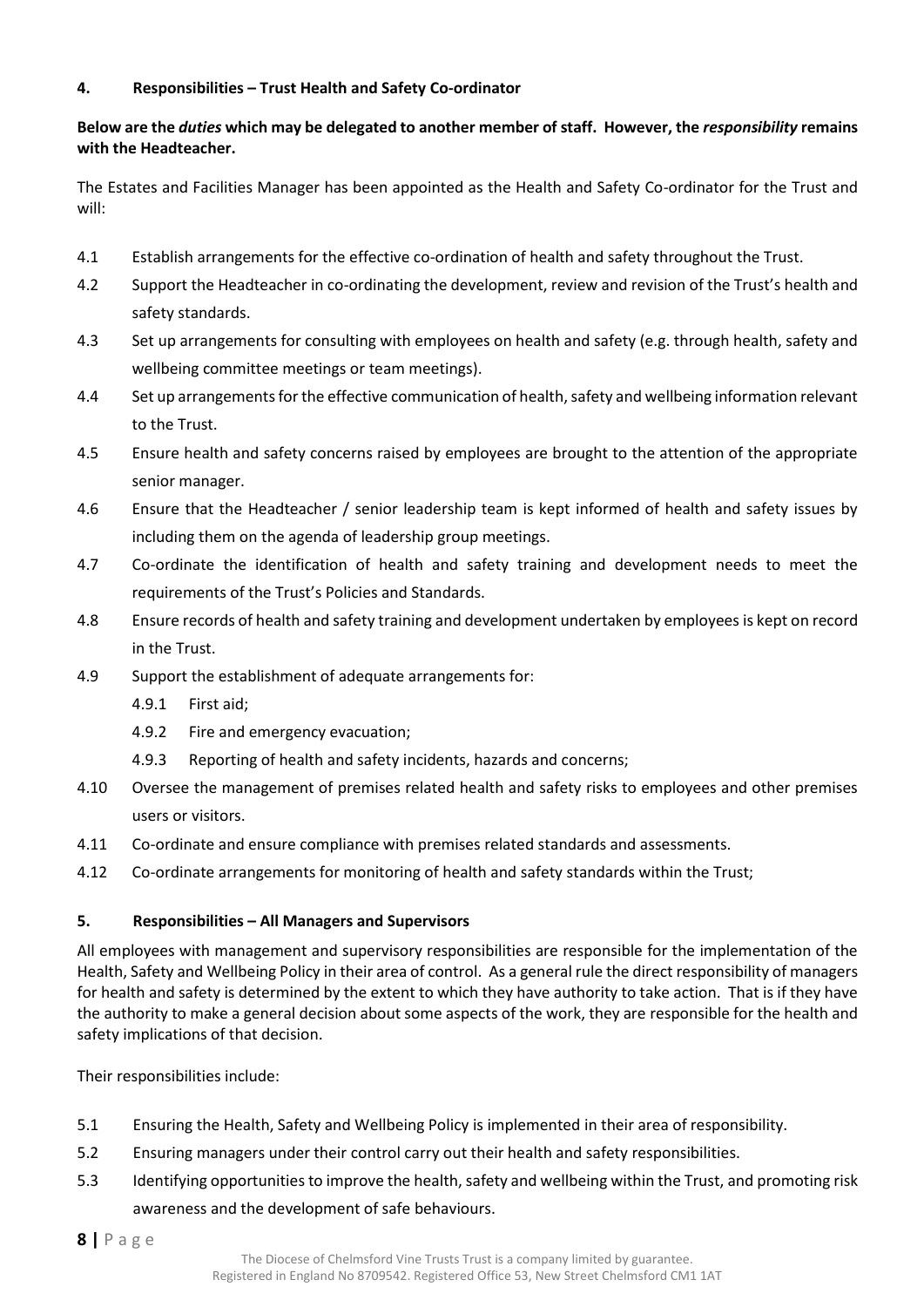- 5.4 Ensuring all relevant health and safety information is communicated effectively to the correct employees and take account of their views.
- 5.5 Ensuring the health and safety competence and capability of employees under their control (identifying any training needs as part of performance management).
- 5.6 Ensuring relevant health and safety standards and risk assessments are implemented in their area of control.
- 5.7 Ensuring, in their area of control, risk assessments are carried out, recorded and the control measures implemented.
- 5.8 Undertaking risk assessments relating to hazards to which directly managed staff are exposed (this will include stress risk assessments).
- 5.9 Reviewing the effectiveness of health and safety standards at controlling risks and feeding back areas of concern to their line manager, Headteacher or Local School Board.
- 5.10 Ensuring health and safety issues identified via risk assessments or monitoring activities that cannot be addressed are raised with their line manager.
- 5.11 Ensuring health and safety monitoring is undertaken in their area of control, in accordance with the Trust's requirements.

#### <span id="page-8-0"></span>**6. Responsibilities – All Employees**

All employees are responsible for:

- 6.1 Looking after their own safety, and the safety of others, affected by their work.
- 6.2 Co-operating with the Trust, by following safe working practices and carrying out their health and safety responsibilities as detailed in the Trust's policies, risk assessments and health and safety standards.
- 6.3 Reporting to their line manager any hazards they identify and any inadequacies in health and safety procedures.
- 6.4 Taking part in any health and safety training and development identified as necessary by the Headteacher or their Line Manager.
- 6.5 Using work equipment provided correctly, in accordance with instructions or training.
- 6.6 Ensuring that if they organise projects or activities involving pupils or other non-employees, risks are assessed as part of the planning stage and control measures implemented.
- 6.7 Reporting health and safety incidents, in accordance with the Trust's health and safety Incident Reporting Procedure.
- 6.8 Implementing all control measures contained in risk assessments.

And, with respect to Safety Education:

- 6.9 All employees are responsible for contributing to the safety education of pupils through the formal and informal curriculum.
- 6.10 All teachers and support staff are responsible for the effective supervision and safety of pupils under their care. This includes ensuring that pupils follow health and safety instructions.

**9 |** P a g e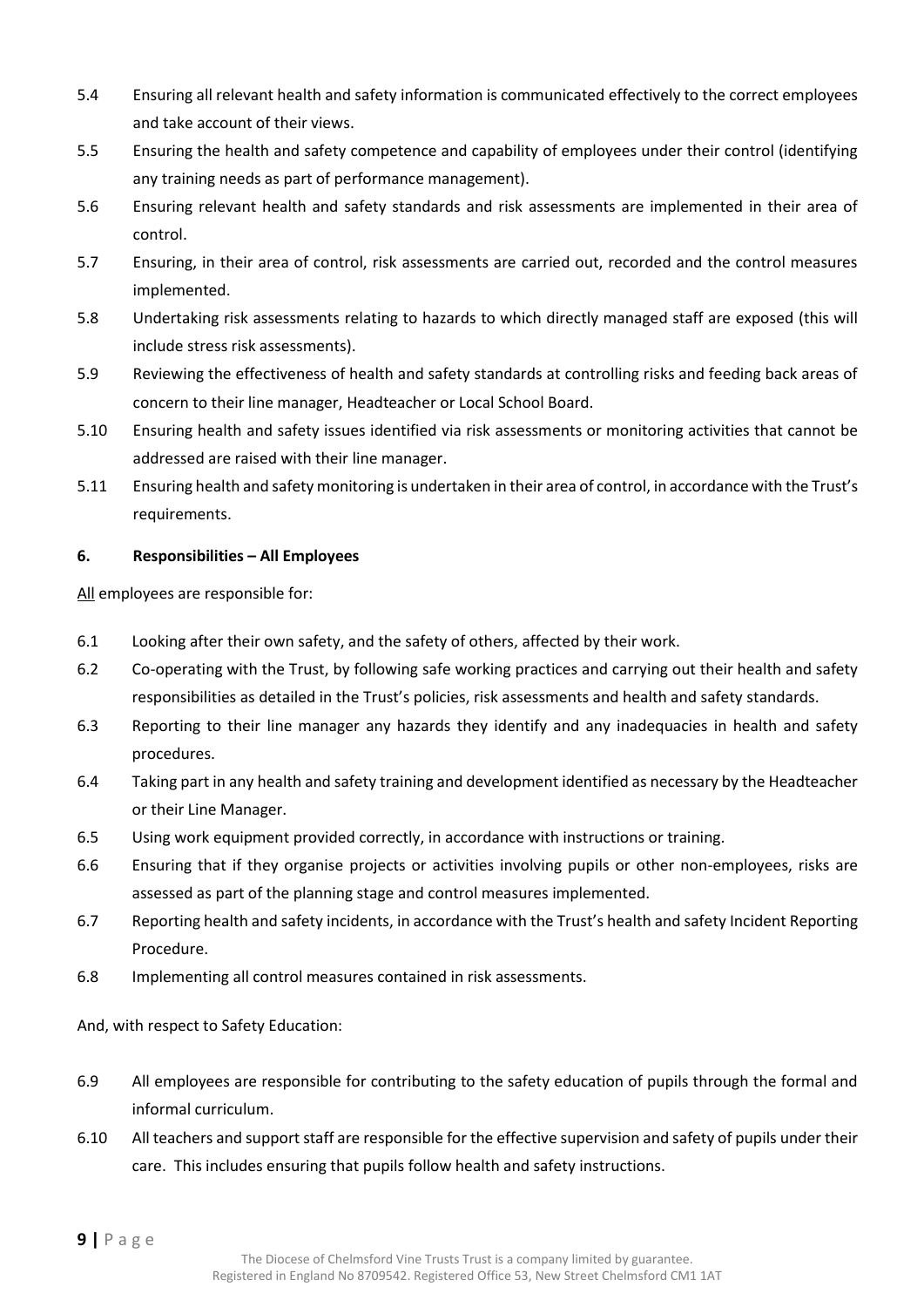#### <span id="page-9-0"></span>**7. Responsibilities for Educational Visits**

- 7.1 The Trust undertakes educational visits and will appoint a senior member of staff as an Educational Visits Co-ordinator (EVC) who has:
	- 7.1.1 Appropriate EVC training
	- 7.1.2 Sufficient and relevant experience in running visits;
	- 7.1.3 The competence to train and monitor others; and
	- 7.1.4 The authority to agree or not to agree to visits.
- 7.2 Where the Trust has any part in organising events, trips or activities beyond the Trust gate it recognises that it has a responsibility. The Trust's pastoral responsibilities cannot be delegated to other external providers.
- 7.3 The Trust has developed a policy (based on the Vine Educational Visits Policy) on visits beyond the Trust gate which includes:
	- 7.3.1 Emergency, accident and critical incidents planning.
	- 7.3.2 Supervision and staffing including competence, safeguarding and training. All those involved in any supervision for the Trust are subject to this policy.
	- 7.3.3 The visits system, including the Trust approach to planning, informing, signing off and supporting visits.
- 7.4 Educational Visits Professional Advice:
	- 7.4.1 The Trust has access to specialist advice on Educational Visits from the Local Authority Educational Visits Team (contact details in Appendix 2).
	- 7.4.2 This includes access to advice via phone and e-mail, access to the Educational Visits Website (EVOLVE) and access to the online risk assessment forms.
- 7.5 No pupils will be denied participation in educational visits on account of their SEND. The Trust will exhaust all reasonable adjustments to get the child on the trip. Trust's will adopt a 'whatever it takes' approach.

The Trust EVC will:

- 7.5 Ensure they have attended EVC Training (and refresher training at least every 3 years);
- 7.6 Ensure that establishment managers, visit leaders, assisting staff, voluntary helpers and all staff involved in Learning Outside the Classroom LOtC, off-site activities and visits have had access to training / instruction at an appropriate level to ensure that the Trust's guidance and establishment procedures are properly understood and followed. This will involve training on visit planning, group management, use of external providers, pre-visits risk management and safeguarding;
- 7.7 Organise the training of Visit Leaders and Assistant Leaders (including voluntary helpers);
- 7.8 Ensure that Leaders and Assistant Leaders are competent to carry out the tasks they are assigned;
- 7.9 Ensure that activities and visits are led by competent and confident leaders. The Visit Leader needs to be both accountable and competent. Being accountable implies being an employee and thus part of a chain of specified roles and responsibilities. Being competent requires that the leader can demonstrate the ability to operate to current standards of recognised good practice;
- 7.10 Manage training of all those connected with visits, including having a deputy trained to take over as EVC in case of absence;
- 7.11 Understand where visits can be signed off by the EVC on "everyday risk" and when further advice is necessary;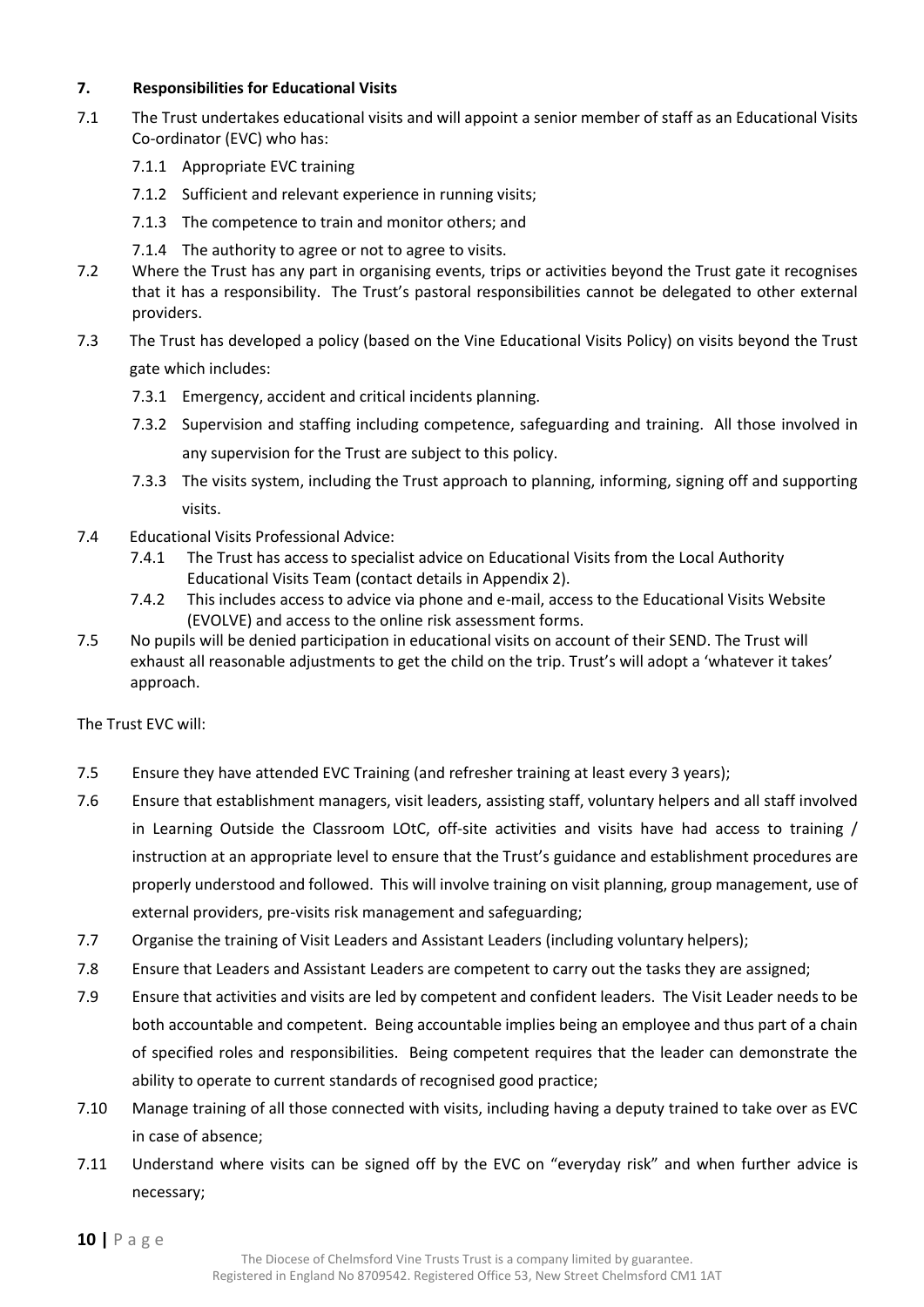- 7.12 Ensure they have an understanding of how Learning Outside the Classroom (LOtC), off-site activities and visits can support a wide range of outcomes for children and young people, and raise achievement;
- 7.13 Ensure that LOtC, off-site activities and visits meet guidance requirements;
- 7.14 Ensure the 'Educational Visits Statement' available from the EVOLVE website is implemented;
- 7.15 Ensure that a Trust specific visits policy has been developed using the template / guidance on EVOLVE and that the policy has been uploaded on the Establishment section on EVOLVE; (Vine Policy conforms)
- 7.16 Ensure that DBS checks are in place as required.
- 7.17 Ensure that the establishment policy provides sufficient guidance to Visit Leaders about information for parents and parental consent;
- 7.18 Support the headteacher and local governors as required with information, visit approvals and other decisions;
- 7.19 Check that there is a 24/7 emergency contact(s) with the base for each and every visit and that emergency arrangements are in place;
- 7.20 Ensure they keep up to date with EVC update processes through EVOLVE and EVC Revalidation courses as recommended or required.
- 7.20 Ensure that there is an establishment procedure for recording "incidents / accidents / near misses", including any resulting learning points and action;
- 7.21 Ensure that where the accompanying staff includes someone with a close relationship to a group member, there are adequate safeguards to ensure that this will not compromise group management;
- 7.22 Ensure that medical and first aid issues are addressed;
- 7.23 Ensure that emergency arrangements are in place including emergency contact access to all relevant records, including medical and next of kin information for all members of the party, including staff;
- 7.24 Undertake monitoring of Visit Leader planning and sample monitoring of visits;
- 7.25 Ensure that individual activities and visits are reviewed and evaluated and that this process includes reporting of accidents and incidents, (including under the Reporting Injuries, Diseases and Dangerous Occurrences Regulations [RIDDOR] where necessary).
- 7.26 Ensure that policies and procedures are reviewed on a regular basis. A review should follow any serious incident or systems failure. Risk management documentation must be updated if necessary.
- 7.27 Submit electronically within the timeframes set out by the Educational Visits Team, residential, overseas and adventurous visits to the County Educational Visits Adviser for comment providing sufficient information on the risk management of the visit.
- 7.28 Understand when it is necessary to seek clearance for some visits from the Local School Board. This is likely to be when a visit is first proposed, before a financial commitment is made and for specific types of visits e.g. overseas expeditions.
- 7.29 Keep records of individual visit plans (a legal document), as well as reference material for the Trust, in addition to keeping records e.g. reports of health and safety incidents (the Trust has access to and uses EVOLVE to keep records).

#### <span id="page-10-0"></span>**8. Contractors and Visitors**

8.1 Visitors to the Trust, including contractors, clients, service providers and members of the public must comply with the Trust's health and safety procedures and requirements.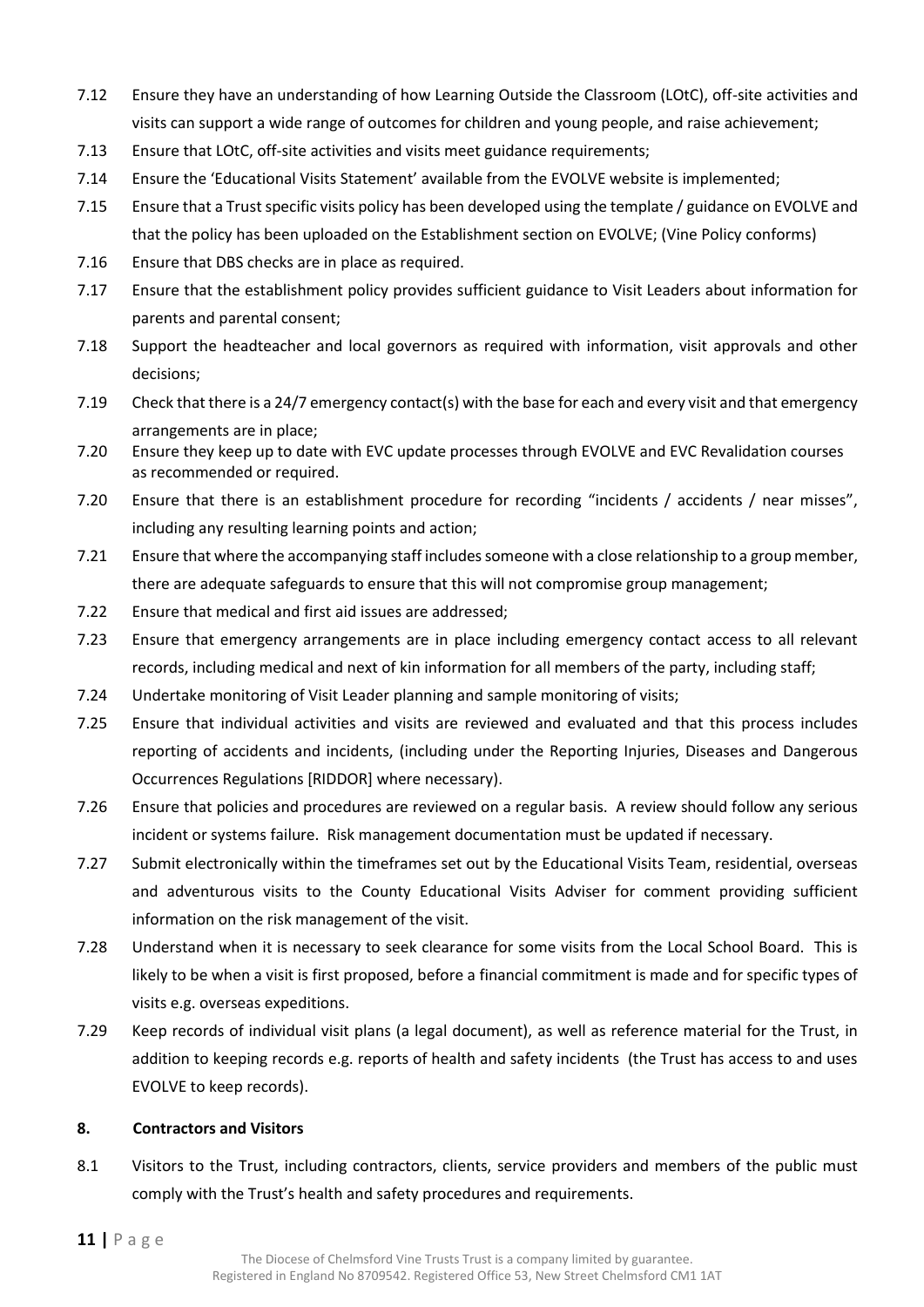8.2 All contractors and visitors must be made aware of the site-specific arrangements and emergency procedures and are the responsibility of the member of staff being visited.

#### <span id="page-11-0"></span>**9. Competent Health and Safety Advice**

- <span id="page-11-1"></span>8 9.1 The trust/Trust purchases the Essex County Council Health and Safety Service as providers of competent health and safety advice, to assist the Trust with discharging its responsibilities.
- 9.2 The ECC Health & Safety Service includes:
	- 9.2.1 Access to standards, generic risk assessments and guidance through the Health & Safety pages of the Essex Trusts Infolink. (These standards are based on legislation, industry standards and best practice and produced by competent health & safety advisers).
	- 9.2.2 Access to a telephone and e-mail support desk for queries.
	- 9.2.3 Further support, such as audits and site visits charged at an hourly rate.

#### <span id="page-11-2"></span>**10. Occupational Health**

#### **10.1 Occupational Health Advice**

The Trust/Trust has access to / contracted with Essex Occupational Health in relation to competent occupational health advice.

- 10.2 The service includes:
	- 10.2.1 Pre-employment health screening and advice on reasonable adjustments to enable employment of applicants with disabilities and health conditions;
	- 10.2.2 Support in the prevention of work related absence through advising on health related risk assessment;
	- 10.2.3 Statutory health surveillance (for exposure to noise, vibration, hazardous dusts and substances);
	- 10.2.4 Advice at the early stages of occupational ill health, thereby reducing the risk of an absence becoming long term or recurring;
	- 10.2.5 Support where employees are sick, examination and advice on whether return to work is appropriate and, if so, what adjustments may be needed;
	- 10.2.6 Advice for employees and possible recommendation for further specialist advice/treatment;
	- 10.2.7 A second opinion on a GP report and liaising with the GP on any differences of opinion;
	- 10.2.8 Assessing the employee's eligibility for ill health retirement or disability benefits.

Further details can be found on the occupational health pages of the Essex Trusts Infolink or by telephoning 0333 013 9804.

#### **10.3 Counselling**

The Trust/Trust has access to the ECC Occupational Health Service and as part of this has ensured that staff also have access to the counselling service.

Counselling Service: Telephone 0333 013 3267 / E-mail [counselling@essex.gov.uk](mailto:counselling@essex.gov.uk)

Further information on Essex Trusts Infolink – Staff Support / Occupational Health

#### **10.4 Wellbeing**

The Trust/Trust undertake occupational stress risk assessments through use of the guidance and forms available on the Occupational Stress pages of the Essex Trusts Infolink. (Health and Safety Area). See the Vine Trust Wellbeing Policy.

#### <span id="page-11-3"></span>**11. Educational Visits**

- 11.1 The Trust has bought in to Essex County Council Educational Visits Service. This gives the Trust professional advice on health and safety standards for all educational visits, including Adventurous, Residential and Overseas visits involving children and young people.
- 11.2 ECC Educational Visits Service has adopted the OEAP National Guidance for the Management of outdoor learning, off-site visits and Learning Outside the Classroom. See [www.oeapng.info](http://www.oeapng.info/) – documents 3.4g Headteacher / Managers and 3.3b Check List.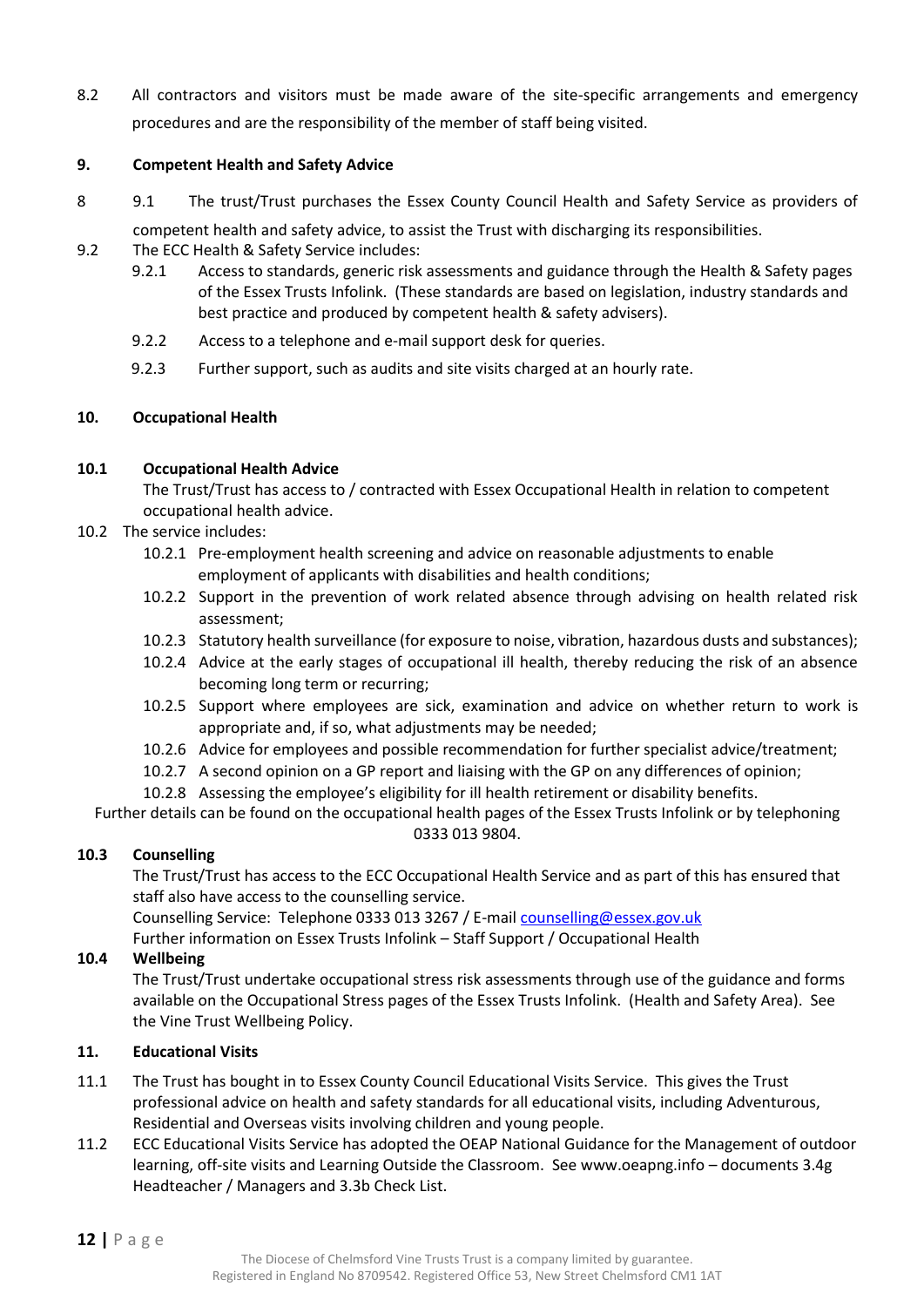- 11.3 As part of the subscription to the Educational Visits Support Service the Trust has access to the [EVOLVE](https://evolve.edufocus.co.uk/evco10/evchome_public.asp?domain=essexvisits.org.uk) online submission system and associated resources. Educational Visits Support Service: [www.essexvisits.org.uk](http://www.essexvisits.org.uk/) / Tel: 01245 221022 / E-mail: [educational.visits@eesforTrusts.org](mailto:educational.visits@eesforschools.org)
- 11.4 Please refer to the Vine Educational Visits Policy

#### <span id="page-12-0"></span>**12. Catering**

12.1 The Trust manages and delivers its own in-house catering service and therefore has access to competent food safety advice. The Trust's competent food safety adviser is (e.g. ECC Trust meals support and advice service or independent catering consultant)

Trust Meals Support Service: [Infolink](https://schools-secure.essex.gov.uk/admin/SchoolMeals/Pages/SchoolMeals.aspx) / 01245 356218 / [Trust.meals@essex.gov.uk](mailto:school.meals@essex.gov.uk)

#### <span id="page-12-1"></span>**13. Health Protection**

- 13.1 The Essex Health Protection Team (HPT), which is part of Public Health England (PHE), provides advice on communicable diseases and infection control in Trusts. In the first instance, academies should refer to Essex HPT's guidance – 'Communicable Diseases in Trusts / Nurseries and Centres for under 5's' or PHE general guidance 'Infection control in Trusts and other childcare settings'. (These documents are available on the health & safety pages of the Essex Trusts Infolink).
- 13.2 Further assistance may be available from the Trust nurse at a local NHS clinic or through contact with HPT directly.
- 13.3 Essex Health Protection Team: [essexhpt@phe.gov.uk](mailto:essexhpt@phe.gov.uk) / 0345 155 0069

#### <span id="page-12-2"></span>**14. Property Consultants**

- 14.1 Where major building or maintenance / improvement works are being carried out the Trust/Trust, in consultation with the Diocese of Chelmsford Trusts Officer, will appoint a property consultant. Major work is defined as notifiable under the Construction Design and Management Regulations. Notifiable projects are those likely to last more than 30 working days **and** have more than 20 workers working at the same time at any point on the project **or** exceed 500 person days.
- 14.2 The Trust also buys in to a property consultant (NAME TBC) to provide professional advice in connection with all maintenance and general building work. The consultant provides advice on:
	- 14.2.1 Management of day-to-day repairs.
	- 14.2.2 Statutory and best practice for testing and inspection of services.
	- 14.2.3 Prioritisation of projects.
	- 14.2.4 Health and Safety issues relating to buildings and construction work.
	- 14.2.5 Regulations, standards and statutory approvals.
- 14.3 The Trust also has access to standards on general property issues and compliance through the Health & Safety pages and the Infrastructure delivery pages on the Essex Trusts Infolink.
- OR
- 14.1 The Trust manages its property and premises in-house. The Local School Board and Headteacher have overall responsibility but have delegated general premises management to the Caretaker / Site Manager / Premises Manager who has received appropriate training.
- 14.2 The Trust also has access to standards on general property issues and compliance through the Health & Safety pages and the Infrastructure delivery pages on the Trusts Infolink.
- 14.3 Where major building or maintenance / improvement works are being carried out, the Trust/Trust, in consultation with the Diocese of Chelmsford Trusts Officer, appoints a property consultant.

#### <span id="page-12-3"></span>**15. General Arrangements for Health and Safety**

- 15.1 The detailed arrangements for implementing this Policy are contained within health and safety standards, generic risk assessments and guidance on the health and safety pages of the Essex Trusts Infolink. The standards are on a secure part of the Infolink which the Trust has access to as it buys into the ECC Corporate Health & Safety Service.
- 15.2 Trust staff who are not able to access the health and safety pages on the Essex Infolink with their login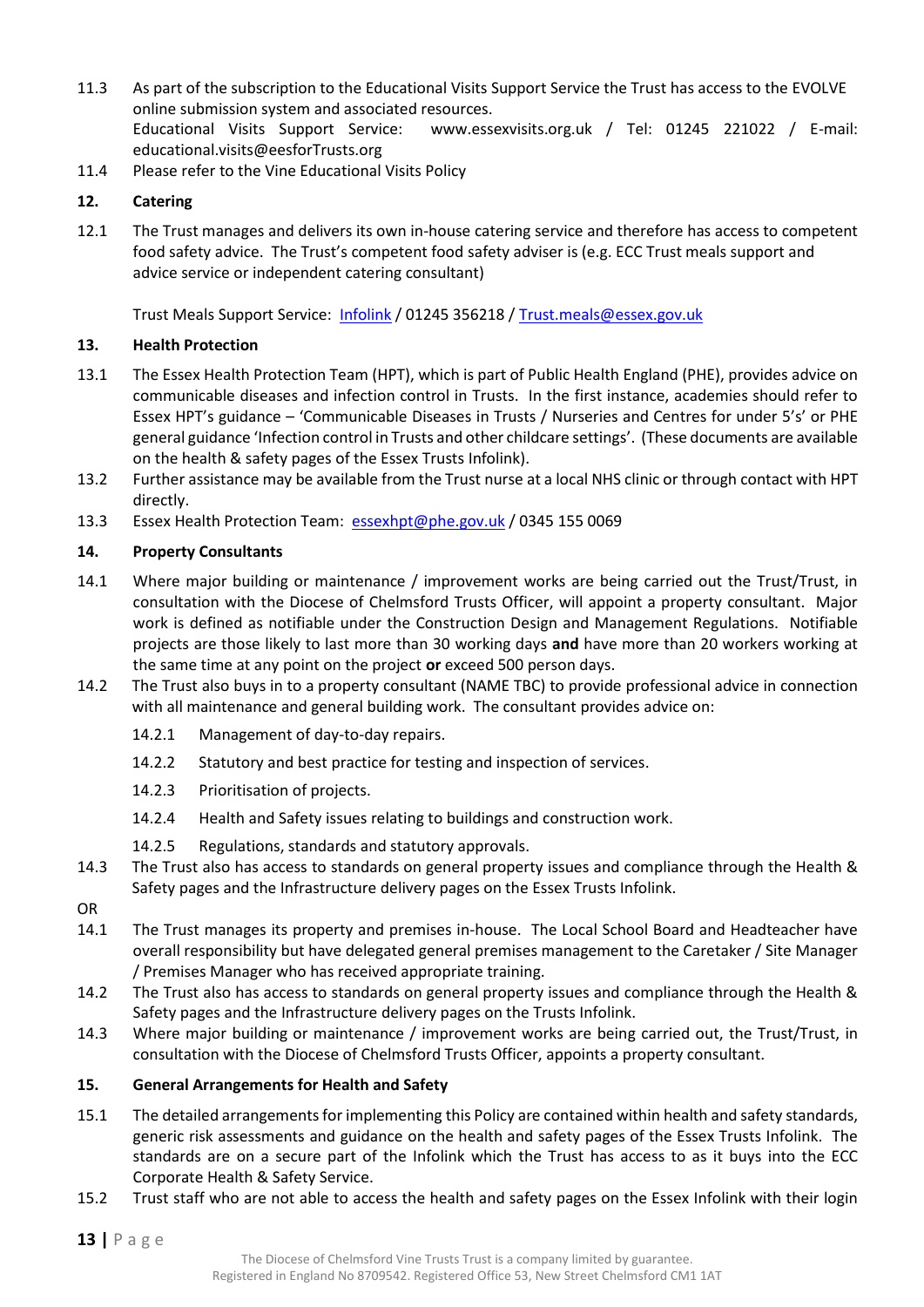should contact the Trust's Health & Safety coordinator to obtain any guidance they need or to arrange for access to the health and safety pages.

15.3 A brief summary of arrangements for managing health and safety is given below:

#### <span id="page-13-0"></span>**16. Local Arrangements within Trusts**

16.1Local arrangements have been implemented in the Trust covering:

- 16.1.1 Employee health and safety competence and capability.
- 16.1.2 Failures to comply with health and safety requirements through performance management and disciplinary processes.
- 16.1.3 Fire and emergency evacuation (including fire risk assessment).
- 16.1.4 First aid.
- 16.1.5 Communication and consultation of health and safety.
- 16.1.6 Reporting of health and safety incidents, hazards and concerns.
- 16.1.7 Requirements to carry out risk assessments including for Stress, VDU's, Violence, Lone working, Manual handling, Educational visits, one off events and projects, Curriculum activities and any other areas / activities where it has been identified that there are significant risks.
- 16.1.8 Managing the risks to Young People on Work Experience Placements and risks to Pregnant Workers.
- 16.1.9 Control of asbestos (including asbestos management plan) and legionella.
- 16.1.10 Working at height.
- 16.1.11 Statutory inspection and maintenance of work equipment, plant and service.
- 16.1.12 Control of (health and safety vetting and monitoring) contractors.
- 16.1.13 Monitoring compliance with and reviewing effectiveness of health and safety assessments and procedures.

#### <span id="page-13-1"></span>**17. Health and Safety Standards (Status)**

- 17.1 How we do things safely is detailed in the health and safety standards, policies, generic risk assessments and guidance on the Health and Safety pages of the Essex Trusts Infolink. It is important that managers and employees follow these, as they are the way the Trust ensures it is meeting its legal obligations for health and safety. Your contract of employment (Conditions of Service) requires that you co-operate with the Trust by complying with its standards for health and safety. Failure to do so can result in disciplinary action. It may also expose the Trust/Trust, or individuals within the Trust to the risk of prosecution.
- 17.2 The Trust has arranged for employees to be able to access these standards through the following process: Trust need to insert Trust specific details for this.

#### <span id="page-13-2"></span>**18. Health and Safety Risk Assessments**

18.1 Risk Assessment is a legal requirement. The health and safety standards, generic risk assessments and guidance were prepared following an assessment of the likely risks in the area to which they relate and in general form the basis of most routine risk assessments. However, as generic assessments they have limitations and it is the responsibility of Headteachers and all managers to ensure assessments are modified and extended to take account of local circumstances, or separate risk assessments produced for activities where one does not exist if there is a significant risk.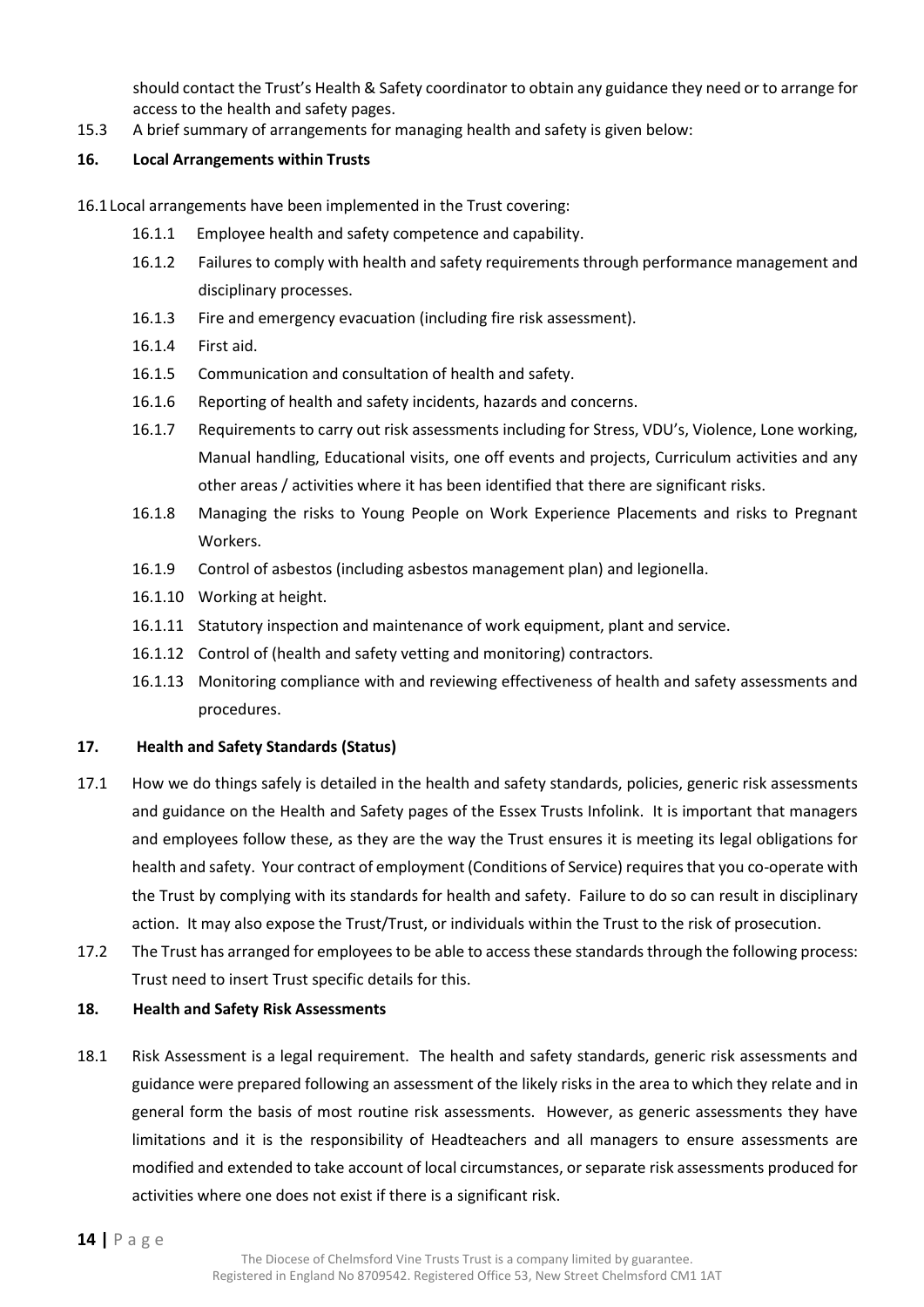18.2For all managers this includes:

- 18.1.1 Ensuring controls detailed in standards and generic risk assessments are implemented in their area of control;
- 18.1.2 Ensuring specific risk assessments are undertaken (e.g.: VDU, Stress, Manual Handling, curriculum activities) in their area of control;
- 18.1.3 Undertaking risk assessments relating to hazards to which directly managed staff are exposed (this will include stress risk assessments).
- 18.1.4 Ensuring risk assessments are carried out as part of the planning of new projects or initiatives that may have health and safety implications.
- 18.1.5 Ensuring individual pupil/staff risk assessments are carried out where required.
- 18.1.6 Ensuring a 'whatever it takes' approach is adopted for pupils with SEND participating in Trust activities.

#### <span id="page-14-0"></span>**19. Health and Safety Competence and Capability**

- 19.1 Competence is the ability to do the job required to the necessary standard. It is not just training, but also experience of applying the skills and knowledge, which needs to be gained under adequate supervision.
- 19.2 The Trust considers health and safety competence requirements as an integral part of:
	- 19.2.1 Recruitment and Selection
	- 19.2.2 Employees changing role
	- 19.2.3 Induction
	- 19.2.4 Temporary employees, agency workers and volunteers
	- 19.2.5 Performance management
	- 19.2.6 Procedures when employees fail to perform on health and safety.
- **19.3 Performance management:** The Trust follows a nationally set performance management review system that is focused on improving teacher practice and pupil achievement. Health and safety is considered as part of the performance management process and where appropriate health and safety objectives are included.
- 19.4 In respect of the Executive Headteacher, the Trust Board take account of the results of health and safety monitoring, Ofsted reports and self-evaluation forms (SEFs). Where these show areas that need development, health and safety is included as a specific objective under Leadership.
- 19.5 Reference should be made to Headteacher, manager and employee responsibilities in this policy document.
- 19.6 For non-academic staff health & safety is considered as part of the performance management process
- **19.7 Training (legal requirement):** There is a legal requirement to take account of an employee's health and safety capabilities when giving them tasks. More specifically there is a requirement to provide employees with adequate health and safety training on recruitment and on being exposed to new risks (for instance due to a change of job role).
- 19.8 The Trust ensures that employees are given access to training and development appropriate to their role and risks they are exposed to.
- 19.9 Training and development can be delivered in a variety of ways. In some case formal training will be needed. In other cases, it can be achieved through coaching by another member of staff or reading relevant health and safety standards.
- 19.10 The Trust keeps a record of Health & Safety training undertaken by employees.
- 19.11 Essex based training is available from junipercpd.org. Email[: training@junipereducation.org.](mailto:training@junipereducation.org) and tel: 0345 200 8600.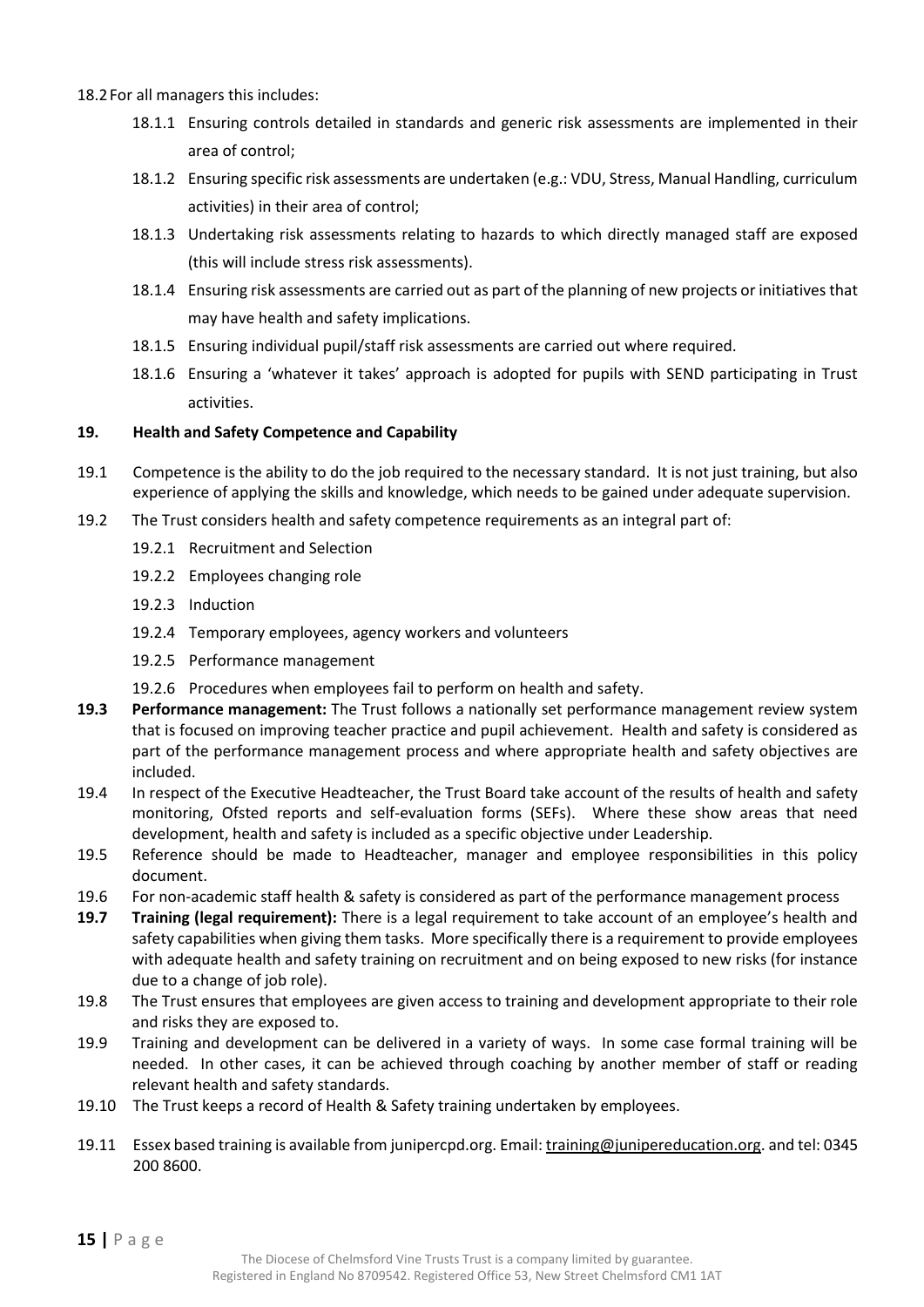#### <span id="page-15-0"></span>**20. Communication**

- 20.1 It is recognised that good communication systems are essential to ensure that everyone knows:
	- 20.1.1 About the health and safety arrangements within the Trust;
	- 20.1.2 About the risks associated with their work;
	- 20.1.3 What they need to do to protect themselves and others from harm; and
	- 20.1.4 How they can contribute to a safe Trust, by raising health and safety concerns.

20.2 The Trust ensures that health & safety information is communicated through the following ways: website, newsletters, team meetings and minutes, alert boards etc.

#### <span id="page-15-1"></span>**21. Health and Safety Consultation**

- 21.1 Employees need to be involved in health and safety decisions that affect them and the risk assessment process. Consultation involves not only giving information to employees, but also listening to them and taking account of what employees say before making any health and safety decisions. The law requires that employees must be consulted before implementing changes that may affect their health and safety and with regard to risk assessments that cover their work activities.
- 21.2 Consultation within the Trust takes place through the following methods:
	- 21.2.1 In the first instance all employees can raise health & safety concerns directly with their line manager.
	- 21.2.2 All employees also have the right to raise health & safety concerns with a trade union appointed health & safety representative, who can take the matter up on their behalf.
	- 21.2.3 Ensuring health & safety is on the agenda at team meetings. Issues are then dealt with or referred up.
	- 21.2.4 The Trust has set up a Health, Safety & Wellbeing Committee. This includes employees / TU appointed H&S representatives and management representation. The committee meets at least termly and has a constitution / terms of reference outlining the aim, work and decision-making processes of the committee.
- 21.3 Trade Union Safety Representatives are employees, appointed by the trade union they belong to, to represent employees on health and safety. They can assist any employee who has a health and safety concern (not just those belonging to their Union). If the Trust has a union appointed safety representative, their details should be brought to the attention of employees by their inclusion in the Health and Safety arrangements notice. If the Trust does not have any TU appointed Safety Representatives, they can appoint 'representatives of employee safety' or consult with all staff directly.

#### <span id="page-15-2"></span>**22. Health and Safety Monitoring and Auditing**

- 22.1 The Trust has established the following systems to discharge its responsibility for health and safety monitoring in the establishment.
	- 22.1.1 **Audits:** The Trust will ensure that a health & safety audit of the establishment is carried out at regular intervals by Safety Men or alternative Trust approved provider. These reports must be uploaded to the Trust 'Every' monitoring programme.
	- 22.1.2 **Internal Monitoring:** The Trust ensures that the online health and safety electronic internal monitoring checklists are carried out at least annually through the 'Every' monitoring programme. The submission of these automatically generates reports for the Local School Board
- **16 |** P a g e **22.2 Health and Safety Incident Investigation:** The Trust has an internal system for reporting incidents. The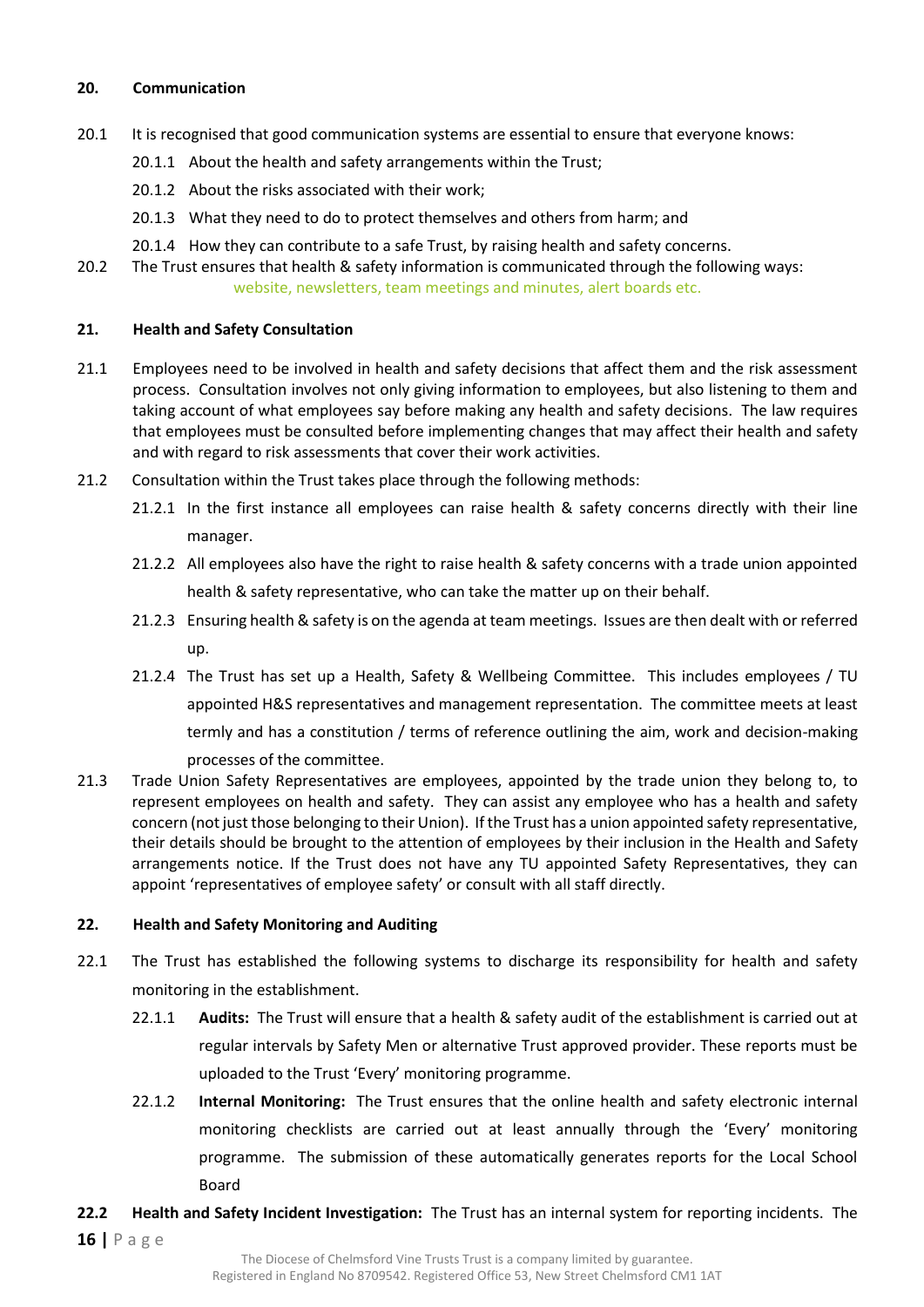incident numbers and details are reviewed by the Trust's Senior Management. A summary report is also presented to the Local School Board at least termly. Serious incidents are reviewed by a senior member of staff and the findings reported to the Local School Board. The Trust also uses the online reporting system available through the Health & Safety pages of the Essex Trusts Infolink.

- **22.3 Other Monitoring:** There are systems in place within the Trust which ensure that the following monitoring is also carried out:
	- 22.3.1 Termly inspections of the premises (all curriculum / work areas and general areas).
	- 22.3.2 Monitoring of contractor operations under the Trust's control.
	- 22.3.3 Routine checks on equipment and electrical, gas, mechanical and other services.
	- 22.3.4 Hazard reporting system which is reviewed at least termly by Senior Managers to assess the types of issues being identified and whether they are being dealt with effectively.
	- 22.3.5 Health and Safety union representative has a statutory right to monitor.

#### <span id="page-16-0"></span>**23. Health and Safety Performance Reporting and Review**

- 23.1 The Local School Board and Headteacher review the health and safety performance of the Trust at least annually. This takes the form of a health and safety performance report produced by the Headteacher which is presented to the Local School Board for review, comment and action and includes information and statistics on:
	- 23.1.1 Trust health and safety inspections, monitoring checks and incident investigations.
	- 23.1.2 Health and safety investigations and inspections carried out by enforcing bodies (e.g. HSE, Fire and Rescue Service, Environmental Health).
	- 23.1.3 Any surveys carried out by the trust/Trust, which provides data that relates to employee health, safety and wellbeing (e.g. Outcomes from the Education Support Partnership programme).

#### <span id="page-16-1"></span>**24. Consequences of Non-Compliance with the Trusts Health and Safety Policies and Standards**

- 24.1 It is a requirement for all employees to fulfil their responsibilities as outlined in this policy. Where there is a failure to comply with the Policy, whether observed in routine activities or through established health & safety monitoring systems, an appropriate response is required to hold managers and employees to account and remedy the failure. A number of options are available depending on the severity of the circumstances:
	- 24.1.1 As part of the normal line management process
	- 24.1.2 Through performance reviews
	- 24.1.3 For serious breaches, through disciplinary action. If sufficiently serious, this could include dismissal for gross misconduct.
- 24.2 The Academies HR policies give full details on disciplinary and misconduct procedures.

#### <span id="page-16-2"></span>**25. Review**

- 25.1 The Trust Board will ensure that this Health, Safety and Wellbeing Policy is reviewed annually and revised as necessary in the light of changes in circumstances and/or legislative requirements and that changes will be implemented by the Local School Board.
- 25.2 This policy will be reviewed every year.
- 25.3 Next Review Autumn 2022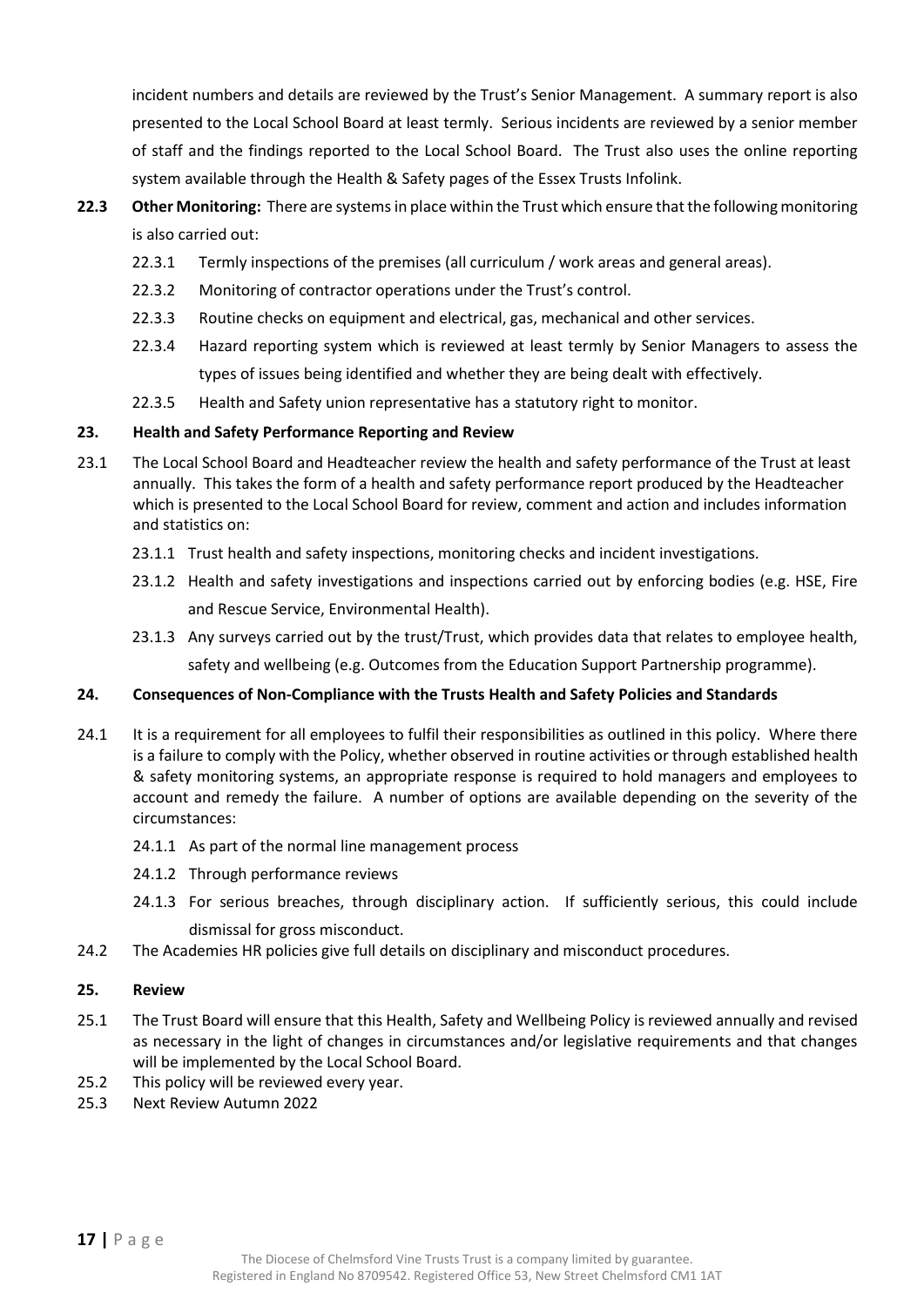| Appendix 1                                         |  |  |  |
|----------------------------------------------------|--|--|--|
| <b>Health and Safety Local Arrangements Notice</b> |  |  |  |

<span id="page-17-1"></span><span id="page-17-0"></span>

| Trust:                                                                              | Vine                                                                                                                                                |  |
|-------------------------------------------------------------------------------------|-----------------------------------------------------------------------------------------------------------------------------------------------------|--|
| <b>Headteacher:</b>                                                                 | Mrs Gina Bailey                                                                                                                                     |  |
| <b>Health and Safety Local Governor</b>                                             | Mr Richard Hore                                                                                                                                     |  |
| <b>Trust Health and Safety Coordinator:</b>                                         | Mrs Karen Spencer                                                                                                                                   |  |
| <b>Educational visits co-ordinator:</b>                                             | Mrs Hayley Fowlie Burns                                                                                                                             |  |
| Union Health and Safety Representatives<br><b>Employee Representative:</b>          | Mrs Catherine Ward                                                                                                                                  |  |
| Report health and safety incidents to:                                              | Mrs Karen Spencer                                                                                                                                   |  |
| <b>Report hazards to:</b>                                                           | Mrs Karen Spencer                                                                                                                                   |  |
| Person(s) responsible for<br>undertaking<br>H&S<br>inspections:                     | Mrs Karen Spencer                                                                                                                                   |  |
| Person<br>responsible<br>for<br>co-ordinating<br>fire<br>evacuation arrangements:   | Mrs Karen Spencer                                                                                                                                   |  |
| <b>Fire marshals:</b>                                                               | Mrs Karen Spencer<br>Mr Peter Spencer<br>Mrs Gina Bailey<br>Mrs Maria Lim Medcalf<br><b>Mrs Sharon Nelson</b>                                       |  |
| Fire assembly point(s):                                                             | <b>KS2 Playground</b>                                                                                                                               |  |
| Day and time of weekly fire alarm tests                                             | Friday                                                                                                                                              |  |
| First aiders / appointed persons:                                                   | <b>Mrs Sharon Nelson</b><br>Miss Keely Crossman<br>Mrs Casey Cox<br>Miss Asha waters                                                                |  |
| <b>Where to find:</b>                                                               | Location:                                                                                                                                           |  |
| Incident / Accident report forms                                                    | Office                                                                                                                                              |  |
| Hazard book                                                                         | Office                                                                                                                                              |  |
| Health and Safety Standards and Information<br>relevant to Trust / curriculum area  | The Trust subscribes to ECC Corporate H&S. Standards and<br>guidance which are on the health & safety pages of the<br><b>Essex Trusts Infolink.</b> |  |
| Members of staff who have health and safety<br>access on the Essex Trusts Infolink. | Mrs Gina Bailey<br>Mrs Casey Cox                                                                                                                    |  |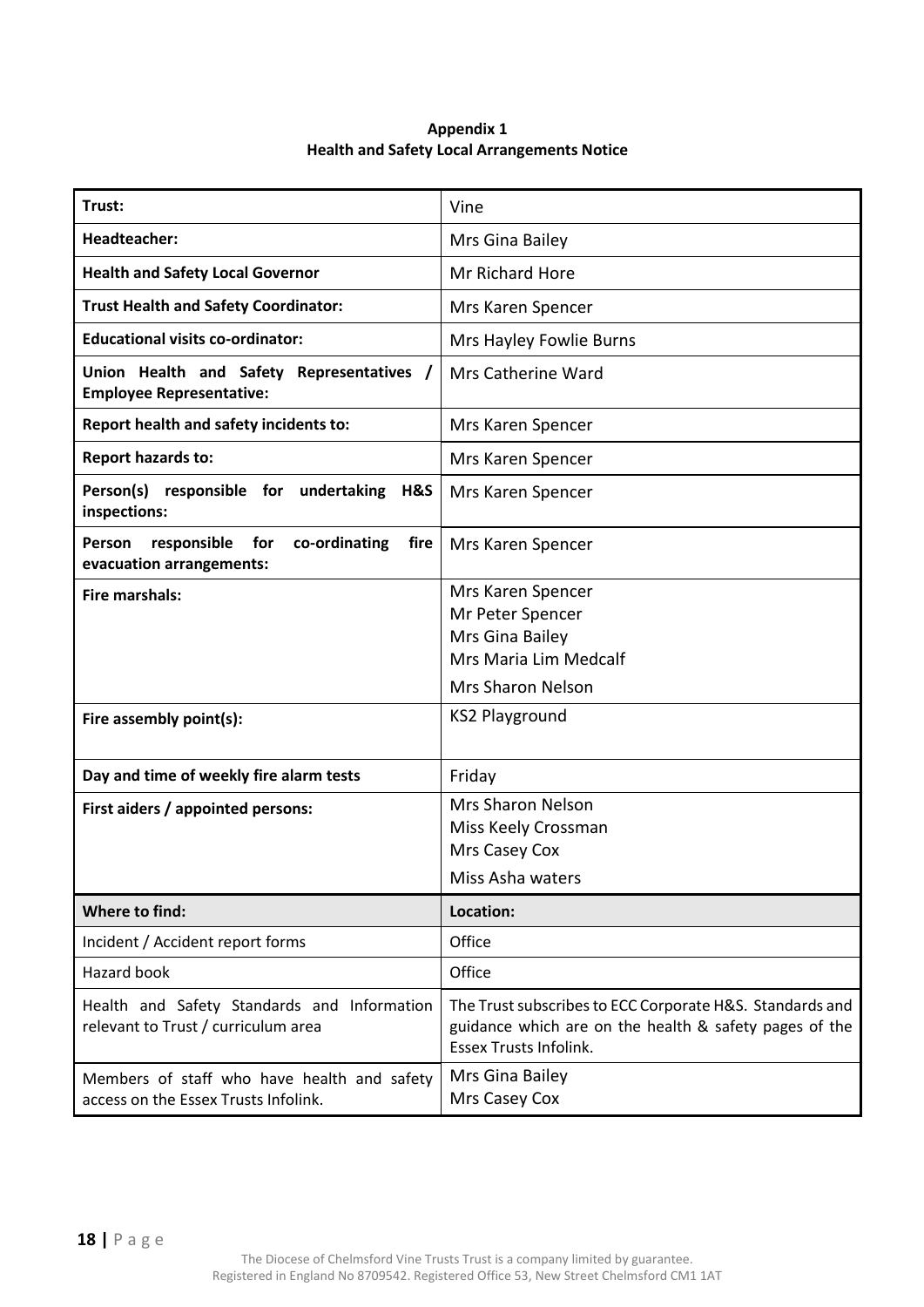#### **Appendix 2 Getting Help on Health and Safety**

<span id="page-18-1"></span><span id="page-18-0"></span>

| <b>ECC Contacts</b>                      | Name(s)                                       | Contact No. / email                 |  |
|------------------------------------------|-----------------------------------------------|-------------------------------------|--|
| ECC Corporate Health & Safety Team       | <b>H&amp;S Support Desk</b>                   | Tel: 0333 013 9818                  |  |
|                                          |                                               | hs@essex.gov.uk                     |  |
| <b>Trust Meals</b>                       | <b>Trust Meals</b>                            | Tel: 01245 356218                   |  |
|                                          | Helpline:                                     | E-mail: Trust.meals@essex.gov.uk    |  |
| Asbestos / legionella / contractor       | Refer to property                             |                                     |  |
| management advice                        | handbook                                      |                                     |  |
| <b>County Educational Visits Adviser</b> | <b>Educational Visits</b>                     | Tel: 01245 221022                   |  |
|                                          | Team                                          | educational.visits@eesforTrusts.org |  |
| <b>ECC Counselling Service</b>           | <b>Occupational Health</b>                    | Tel: 0333 013 3267                  |  |
| (Confidential service)                   | Centre                                        | E-mail: counselling@essex.gov.uk    |  |
| <b>EES for Trust</b>                     | enquiries@EESforTrusts.org<br><b>Training</b> |                                     |  |
| Critical Incidents (support and guidance | <b>Trusts</b>                                 | Tel: 01245 434745                   |  |
| for dealing with critical incident)      | Communications                                | E-mail:                             |  |
|                                          |                                               | Trusts.communication@essex.gov.uk   |  |
| <b>Other contacts</b>                    |                                               |                                     |  |
| Trust's Property Consultant              | jamessillett@wilbyburnett.co.uk               |                                     |  |
| Trust's food safety advisor              |                                               |                                     |  |
| Occupational health advice               | https://innovatehealthcare.co.uk/             |                                     |  |
| Trust nurse                              |                                               |                                     |  |
| <b>Essex Health Protection Agency</b>    | 0345 155 0069                                 |                                     |  |
| (Infection control advice):              | essexhpt@phe.gov.uk                           |                                     |  |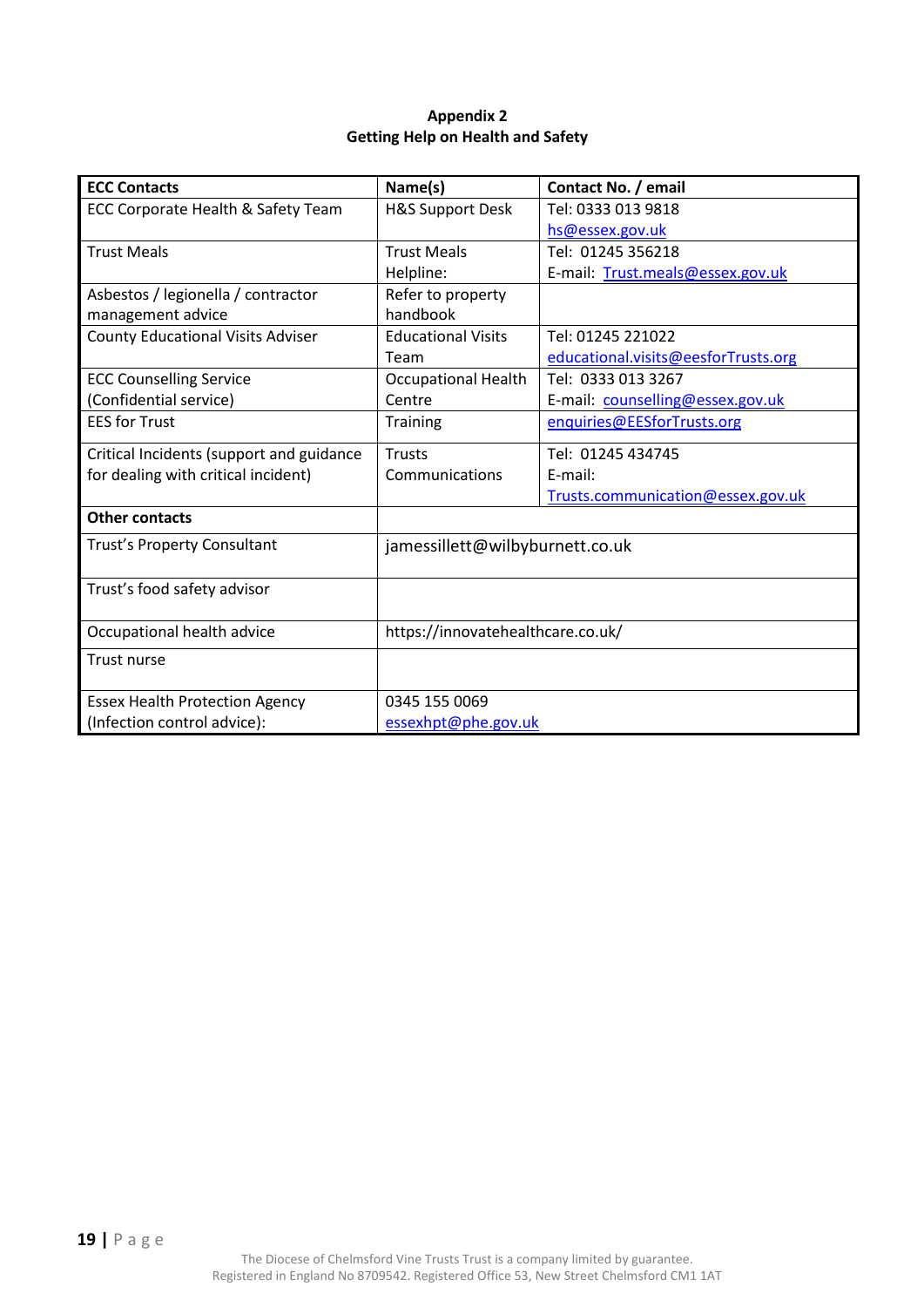**Appendix 3 How to raise a health and safety concern**

<span id="page-19-1"></span><span id="page-19-0"></span>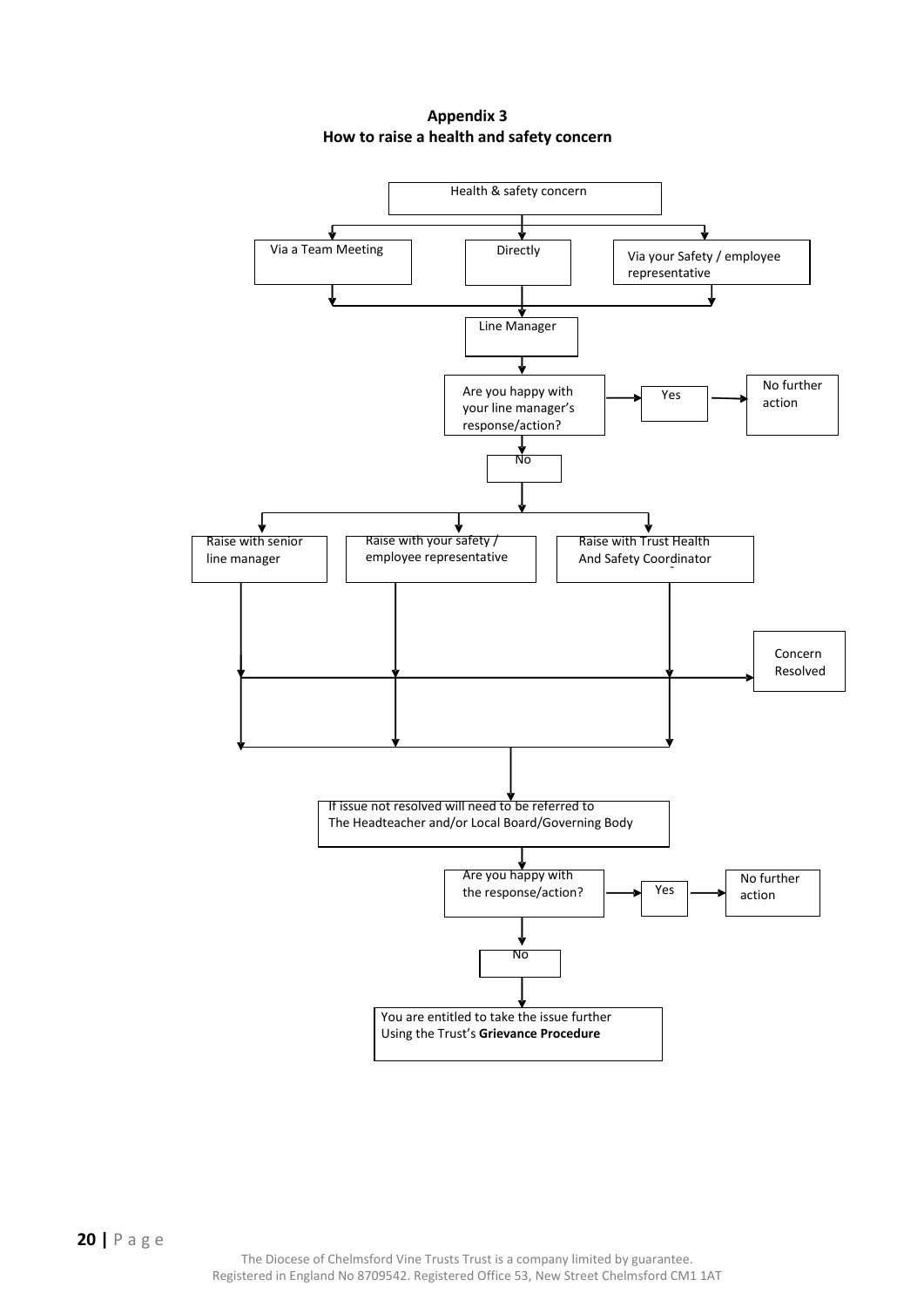#### **Appendix 4**

### St James CofE Primary Health and Safety Policy

#### **Health and Safety Policy Summary Poster**

**Our Commitment:** We will ensure that health and safety remains a priority and forms an integral part of all our activities and decision making processes. We will provide a safe and healthy working environment for all our employees and other affected by our activities.

| <b>POLICY STATEMENT</b>                                                                                                                     | Person with<br>responsibility for:<br>Name/Title | <b>ARRANGEMENTS - How we will deliver</b>                                                                                                                                                                                                                                                        |
|---------------------------------------------------------------------------------------------------------------------------------------------|--------------------------------------------------|--------------------------------------------------------------------------------------------------------------------------------------------------------------------------------------------------------------------------------------------------------------------------------------------------|
| To comply with all relevant legislation, including<br>any Approved Codes of Practice or other<br>documents having the force of law.         | Mrs Gina Bailey<br><b>Executive HT</b>           | Policies and standards to reflect the nature of the business. Compliance to be reviewed through monitoring,<br>audit and inspections. Access to competent advice via hs@essex.gov.uk / 0333 013 9818.                                                                                            |
| To prevent accidents and sickness absence due to<br>laccidents and work related ill health.                                                 | Mrs Gina Bailey<br><b>Executive HT</b>           | Ensure suitable and sufficient risk assessments are completed with control measures being communicated and<br>implemented. Safe systems of work to be followed. H&S procedures to be displayed and employees trained<br>where appropriate. Asbestos register consulted before any works begin.   |
| To ensure roles and<br>responsibilities<br>are<br>understood and communicated throughout the<br>organisation and to other relevant parties. | Mrs Gina Bailey<br><b>Executive HT</b>           | uob descriptions provided for all employees. H&S included in performance meetings. Employees consulted<br>on health and safety issues and provided with advice and supervision. All new employees to have a health and<br>safety induction. Training to be provided and recorded.                |
| To ensure that working conditions are safe and<br>healthy.                                                                                  | Mrs Karen Spencer                                | Hazard reporting system in place with all staff responsible for dealing with minor issues. Premises inspection<br>schedule followed. PAT testing and utilities maintenance program followed. Chemicals used and stored<br>according to COSHH assessment.                                         |
| To have effective emergency procedures for<br>foreseeable incidents such as fire and ill health.                                            | Mrs Gina Bailey<br><b>Executive HT</b>           | Visitor signing in book with local rules and emergency procedure to be followed. Daily inspections ensuring<br>fire escapes are signed and clear carried out. Fire and first aid risk assessments completed and reviewed<br>annually or when change necessitates. Evacuation plans tested termly |